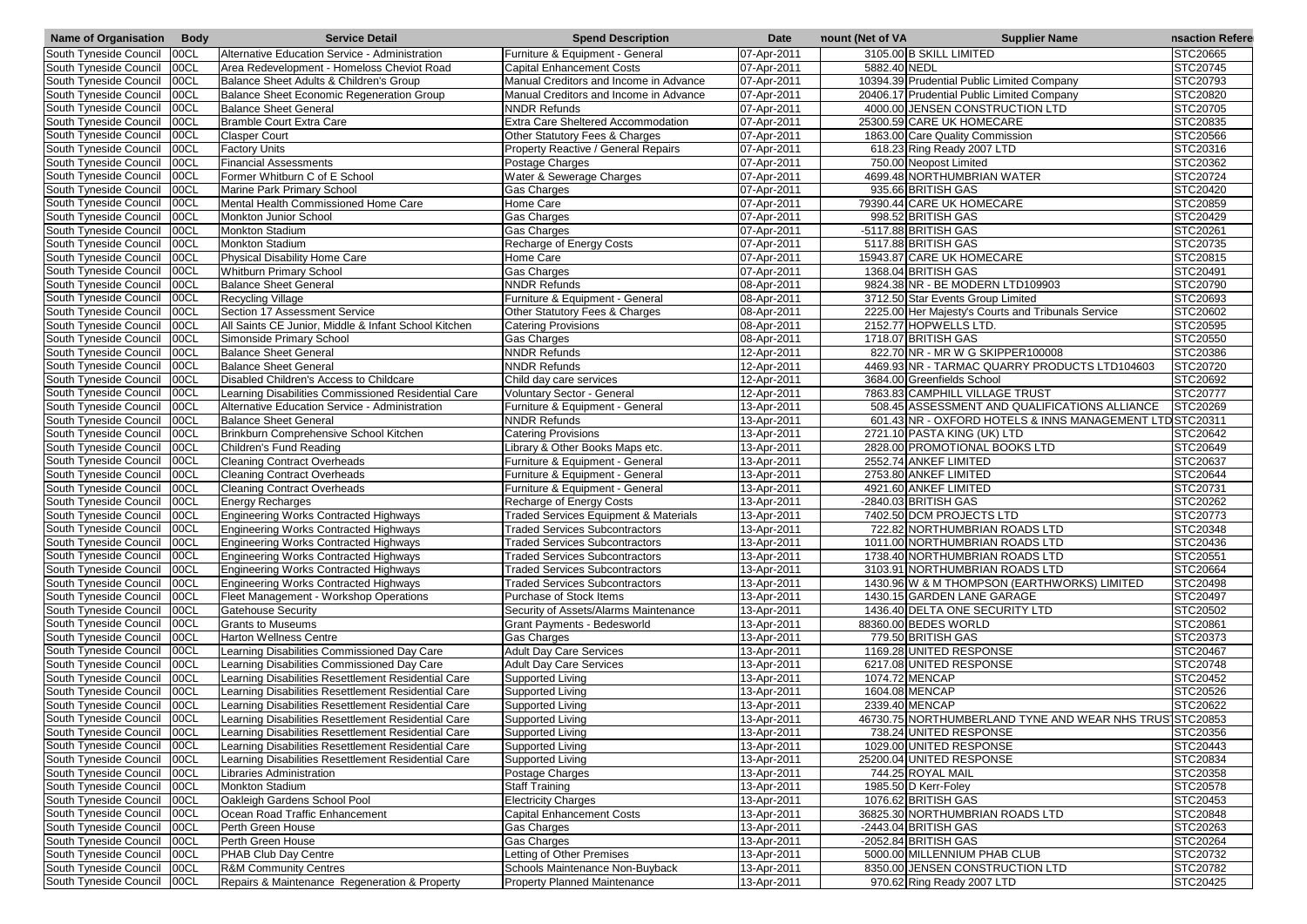| South Tyneside Council        | 00CL  | Repairs & Maintenance Regeneration & Property                                        | <b>Property Planned Maintenance</b>           | 13-Apr-2011 | 1028.16 Ring Ready 2007 LTD                                          | STC20442 |
|-------------------------------|-------|--------------------------------------------------------------------------------------|-----------------------------------------------|-------------|----------------------------------------------------------------------|----------|
| South Tyneside Council        | 00CL  | Repairs & Maintenance Schools Buyback                                                | <b>Property Planned Maintenance</b>           | 13-Apr-2011 | 27280.22 INTERSERVE PROJECT SERVICES                                 | STC20836 |
| South Tyneside Council        | 00CL  | Repairs & Maintenance Schools Buyback                                                | <b>Property Reactive / General Repairs</b>    | 13-Apr-2011 | 4719.23 S DAVISON (ELECTRICAL)LTD                                    | STC20726 |
| South Tyneside Council        | 00CL  | Repairs & Maintenance Schools Buyback                                                | Schools Maintenance Non-Buyback               | 13-Apr-2011 | 1473.00 Marsden Preservation                                         | STC20508 |
| South Tyneside Council        | 00CL  | Repairs & Maintenance Schools Buyback                                                | Schools Maintenance Non-Buyback               | 13-Apr-2011 | 22555.00 Marsden Preservation                                        | STC20826 |
| South Tyneside Council        | 00CL  | <b>Ridgeway Primary School</b>                                                       | Gas Charges                                   | 13-Apr-2011 | 2860.90 BRITISH GAS                                                  | STC20651 |
| South Tyneside Council        | 00CL  | Safer & Stronger Communities                                                         | <b>Grant Payments - Voluntary Sector</b>      | 13-Apr-2011 | 6416.65 SOUTH TYNESIDE COUNCIL FOR VOLUNTARY SE STC20753             |          |
| South Tyneside Council        | 00CL  | St Joseph's RC Comprehensive School                                                  | Gas Charges                                   | 13-Apr-2011 | 11712.87 BRITISH GAS                                                 | STC20799 |
| South Tyneside Council        | 00CL  |                                                                                      |                                               |             | 727.67 BRITISH GAS                                                   | STC20349 |
|                               |       | St Oswald's RC Primary School                                                        | Gas Charges                                   | 13-Apr-2011 |                                                                      |          |
| South Tyneside Council        | 00CL  | St Peter & Paul RC Primary School                                                    | Gas Charges                                   | 13-Apr-2011 | 769.12 BRITISH GAS                                                   | STC20370 |
| South Tyneside Council        | 00CL  | Supporting People Grants Paid                                                        | <b>Accommodation Costs</b>                    | 13-Apr-2011 | 2566.87 ANCHOR TRUST                                                 | STC20638 |
| South Tyneside Council        | 00CL  | Supporting People Grants Paid                                                        | <b>Accommodation Costs</b>                    | 13-Apr-2011 | 710.60 Enterprise 5 Housing Association                              | STC20346 |
| South Tyneside Council        | 00CL  | <b>Supporting People Grants Paid</b>                                                 | <b>Accommodation Costs</b>                    | 13-Apr-2011 | 815.15 HANOVER HOUSING ASSOC.                                        | STC20384 |
| South Tyneside Council        | 00CL  | Supporting People Grants Paid                                                        | <b>Accommodation Costs</b>                    | 13-Apr-2011 | 39935.75 MENCAP                                                      | STC20849 |
| South Tyneside Council        | 00CL  | Supporting People Grants Paid                                                        | <b>Accommodation Costs</b>                    | 13-Apr-2011 | 7847.12 MENTAL HEALTH MATTERS                                        | STC20776 |
| South Tyneside Council        | 00CL  | Supporting People Grants Paid                                                        | <b>Block Gross Accommodation Costs</b>        | 13-Apr-2011 | 24350.97 BYKER BRIDGE HOUSING ASSOCIATION LTD                        | STC20832 |
| South Tyneside Council        | 00CL  | <b>Supporting People Grants Paid</b>                                                 | <b>Block Gross Accommodation Costs</b>        | 13-Apr-2011 | 15897.27 CARR-GOMM SOCIETY                                           | STC20813 |
| South Tyneside Council        | 00CL  | <b>Supporting People Grants Paid</b>                                                 | <b>Block Gross Accommodation Costs</b>        | 13-Apr-2011 | 9399.00 Enterprise 5 Housing Association                             | STC20787 |
| South Tyneside Council        | 00CL  | <b>Supporting People Grants Paid</b>                                                 | <b>Block Gross Accommodation Costs</b>        | 13-Apr-2011 | 1804.26 MENCAP                                                       | STC20560 |
| South Tyneside Council        | 00CL  | Supporting People Grants Paid                                                        | <b>Block Gross Accommodation Costs</b>        | 13-Apr-2011 | 19231.55 NORCARE LIMITED                                             | STC20817 |
| South Tyneside Council        | 00CL  | <b>Supporting People Grants Paid</b>                                                 | <b>Block Gross Floating Support</b>           |             | 9047.83 DEPAUL UK                                                    | STC20784 |
|                               |       |                                                                                      |                                               | 13-Apr-2011 |                                                                      |          |
| South Tyneside Council        | 00CL  | Supporting People Grants Paid                                                        | <b>Block Gross Floating Support</b>           | 13-Apr-2011 | 7249.03 South Tyneside Churches Key Project                          | STC20769 |
| South Tyneside Council        | 00CL  | Supporting People Grants Paid                                                        | <b>Block Gross Floating Support</b>           | 13-Apr-2011 | 27583.33 STONHAM                                                     | STC20839 |
| South Tyneside Council        | 00CL  | Supporting People Grants Paid                                                        | <b>Floating Support Costs</b>                 | 13-Apr-2011 | 1025.00 DURHAM AGED MINEWORKERS HOMES ASSOCIASTC20439                |          |
| South Tyneside Council        | 00CL  | <b>Supporting People Grants Paid</b>                                                 | <b>Floating Support Costs</b>                 | 13-Apr-2011 | 4088.26 WILLIAM SUTTON HOUSING ASSOCIATION                           | STC20707 |
| South Tyneside Council        | 00CL  | <b>Temple Park Centre</b>                                                            | <b>Property Reactive / General Repairs</b>    | 13-Apr-2011 | 653.75 MICO LIGHTING LIMITED                                         | STC20331 |
| South Tyneside Council        | 00CL  | <b>Temple Park Centre Vending</b>                                                    | Vending Machine Stock                         | 13-Apr-2011 | 1452.58 COCA-COLA ENTERPRISES LTD                                    | STC20505 |
| South Tyneside Council        | 100CL | Transforming our Primary Schools Albert Elliott Primary SoCapital Construction Costs |                                               | 13-Apr-2011 | 584491.00 INSPIREDSPACES STAG LIMITED                                | STC20870 |
| South Tyneside Council        | 00CL  | Transforming our Primary Schools Stanhope School                                     | <b>Capital Construction Costs</b>             | 13-Apr-2011 | 867257.00 INSPIREDSPACES STAG LIMITED                                | STC20871 |
| South Tyneside Council        | 00CL  | <b>Unclassified Roads Structural</b>                                                 | <b>Roads Planned Maintenance</b>              | 13-Apr-2011 | 3630.00 Connect (South Tyneside) Limited                             | STC20690 |
| South Tyneside Council        | 00CL  | <b>Visually Impaired Service</b>                                                     | <b>Instructors Fees</b>                       | 13-Apr-2011 | 1350.00 SECOND SIGHT (SERVICES) UK LTD                               | STC20483 |
| South Tyneside Council        | 00CL  | Westoe Crown School Kitchen                                                          | Vending Machine Stock                         | 13-Apr-2011 | 1146.40 GM Packaging (UK) Limited                                    | STC20465 |
| South Tyneside Council        |       |                                                                                      |                                               |             | 1800.00 QMS ENGINEERING LTD                                          |          |
|                               | 00CL  | <b>Business Ambassadors Programme</b>                                                | <b>Grant Payments - General</b>               | 13-Apr-2011 |                                                                      | STC20559 |
| South Tyneside Council        | 00CL  | <b>CCTV Costs</b>                                                                    | Telephone Charges                             | 13-Apr-2011 | 1747.32 VIRGIN MEDIA BUSINESS                                        | STC20552 |
| South Tyneside Council        | 100CL | Older People Commissioned Nursing Care                                               | Nursing Care Dementia In Borough              | 13-Apr-2011 | 2023.84 Hebburn Court Nursing Home - Highfield Care Centres STC20585 |          |
| South Tyneside Council   00CL |       | Queen's Road Day Centre                                                              | Furniture & Equipment - General               | 13-Apr-2011 | 1902.00 QUEENS ROAD DAY CENTRE                                       | STC20573 |
| South Tyneside Council 00CL   |       | Supporting People Grants Paid                                                        | <b>Accommodation Costs</b>                    | 13-Apr-2011 | 1693.60 Places for People                                            | STC20540 |
| South Tyneside Council        | 00CL  | Supporting People Grants Paid                                                        | <b>Block Gross Accommodation Costs</b>        | 13-Apr-2011 | 49037.21 NEW LEAF SUPPORTING INDEPENDENCE                            | STC20854 |
| South Tyneside Council        | 00CL  | Supporting People Grants Paid                                                        | <b>Block Gross Floating Support</b>           | 13-Apr-2011 | 13559.94 NEW LEAF SUPPORTING INDEPENDENCE                            | STC20804 |
| South Tyneside Council        | 00CL  | Supporting People Grants Paid                                                        | <b>Block Gross Floating Support</b>           | 13-Apr-2011 | 21633.04 TYNESIDE CYRENIANS LTD                                      | STC20822 |
| South Tyneside Council        | 00CL  | Young Persons Sexual Health Project                                                  | <b>Client Activities</b>                      | 13-Apr-2011 | 750.00 FIR TREE FARM RIDING SCHOOL                                   | STC20363 |
| South Tyneside Council        | 00CL  | Accruals for 2010/11 Capital Schemes                                                 | <b>Capital Enhancement Costs</b>              | 14-Apr-2011 | 81261.60 NORTHUMBRIAN ROADS LTD                                      | STC20860 |
| South Tyneside Council        | 00CL  | Business Ambassadors Programme                                                       | Grant Payments - General                      | 14-Apr-2011 | 4166.68 SOUTH TYNESIDE MANUFACTURING FORUM                           | STC20711 |
| South Tyneside Council        | 00CL  | Community Safety and Health                                                          | <b>Other Service Contracts &amp; Supplies</b> | 14-Apr-2011 | 900.00 SOUTH TYNESIDE COUNCIL FOR VOLUNTARY SE STC20408              |          |
| South Tyneside Council        | 00CL  | <b>Engineering Works Contracted Highways</b>                                         | <b>Traded Services Subcontractors</b>         | 14-Apr-2011 | 1102.39 W & M THOMPSON (EARTHWORKS) LIMITED                          | STC20460 |
| South Tyneside Council        | 00CL  | <b>Engineering Works Contracted Highways</b>                                         | <b>Traded Services Subcontractors</b>         | 14-Apr-2011 | 1549.79 W & M THOMPSON (EARTHWORKS) LIMITED                          | STC20522 |
| South Tyneside Council        | 00CL  |                                                                                      | Other Service Contracts & Supplies            | 14-Apr-2011 | 2917.00 SOUTH TYNESIDE MANUFACTURING FORUM                           | STC20655 |
|                               |       | Manufacturing Forum                                                                  |                                               |             |                                                                      |          |
| South Tyneside Council        | 00CL  | Repairs & Maintenance Schools Buyback                                                | Property Reactive / General Repairs           | 14-Apr-2011 | 1250.00 AQUAJET DRAINAGE CLEANING LTD                                | STC20474 |
| South Tyneside Council        | 00CL  | Repairs & Maintenance Community Centres                                              | Property Reactive / General Repairs           | 14-Apr-2011 | 771.21 Gentoo Group Ltd                                              | STC20371 |
| South Tyneside Council        | 100CL | Stanhope Junior, Middle & Infants School Pool                                        | Gas Charges                                   | 14-Apr-2011 | 618.53 BRITISH GAS                                                   | STC20317 |
| South Tyneside Council        | 00CL  | <b>Engineering Works Contracted Highways</b>                                         | <b>Traded Services Subcontractors</b>         | 14-Apr-2011 | 7324.56 STEELWAY FENSECURE LTD                                       | STC20771 |
| South Tyneside Council        | 00CL  | Hebburn Comprehensive School Building Schools for the                                | Capital Advisors & Consultants Fees           | 14-Apr-2011 | 647.04 Bates Wells Braithwaite                                       | STC20329 |
| South Tyneside Council        | 00CL  | <b>School Crossing Patrol</b>                                                        | Furniture & Equipment - General               | 14-Apr-2011 | 1783.79 GATESHEAD COUNCIL                                            | STC20557 |
| South Tyneside Council        | 00CL  | Section 17 Payments (West)                                                           | Legal Advisors                                | 14-Apr-2011 | 900.00 REDACTED PERSONAL INFORMATION                                 | STC20409 |
| South Tyneside Council        | 00CL  | <b>All Services</b>                                                                  | <b>Travel and Subsistence Total</b>           | 15-Apr-2011 | 97288.00 N/A                                                         | N/A      |
| South Tyneside Council        | 00CL  | Children with Disability Team                                                        | Private Contractor - Residential Looked After | 15-Apr-2011 | 1473.66 Four Seasons Healthcare                                      | STC20510 |
| South Tyneside Council        | 00CL  | <b>Equal Pay Compensation Payments</b>                                               | Capital Compensation Payments                 | 15-Apr-2011 | 1852.63 REDACTED COMMERCIALLY SENSITIVE                              | STC20564 |
| South Tyneside Council        | 00CL  | <b>Equal Pay Compensation Payments</b>                                               | Capital Compensation Payments                 | 15-Apr-2011 | 6513.28 REDACTED COMMERCIALLY SENSITIVE                              | STC20756 |
| South Tyneside Council        | 00CL  | <b>Equal Pay Compensation Payments</b>                                               | Capital Compensation Payments                 | 15-Apr-2011 | 5000.13 REDACTED COMMERCIALLY SENSITIVE                              | STC20734 |
| South Tyneside Council        | 00CL  | Homelessness - General Fund                                                          | Bed & Breakfast Accommodation                 | 15-Apr-2011 | 581.00 REDACTED COMMERCIALLY SENSITIVE                               | STC20298 |
|                               |       |                                                                                      |                                               |             |                                                                      | STC20368 |
| South Tyneside Council        | 00CL  | Homelessness - General Fund                                                          | Bed & Breakfast Accommodation                 | 15-Apr-2011 | 756.00 REDACTED COMMERCIALLY SENSITIVE                               |          |
| South Tyneside Council        | 00CL  | Homelessness - General Fund                                                          | Bed & Breakfast Accommodation                 | 15-Apr-2011 | 784.00 REDACTED COMMERCIALLY SENSITIVE                               | STC20377 |
| South Tyneside Council        | 00CL  | Homelessness - General Fund                                                          | Bed & Breakfast Accommodation                 | 15-Apr-2011 | 875.00 REDACTED COMMERCIALLY SENSITIVE                               | STC20401 |
| South Tyneside Council   00CL |       | Homelessness - General Fund                                                          | Bed & Breakfast Accommodation                 | 15-Apr-2011 | 1033.00 REDACTED COMMERCIALLY SENSITIVE                              | STC20444 |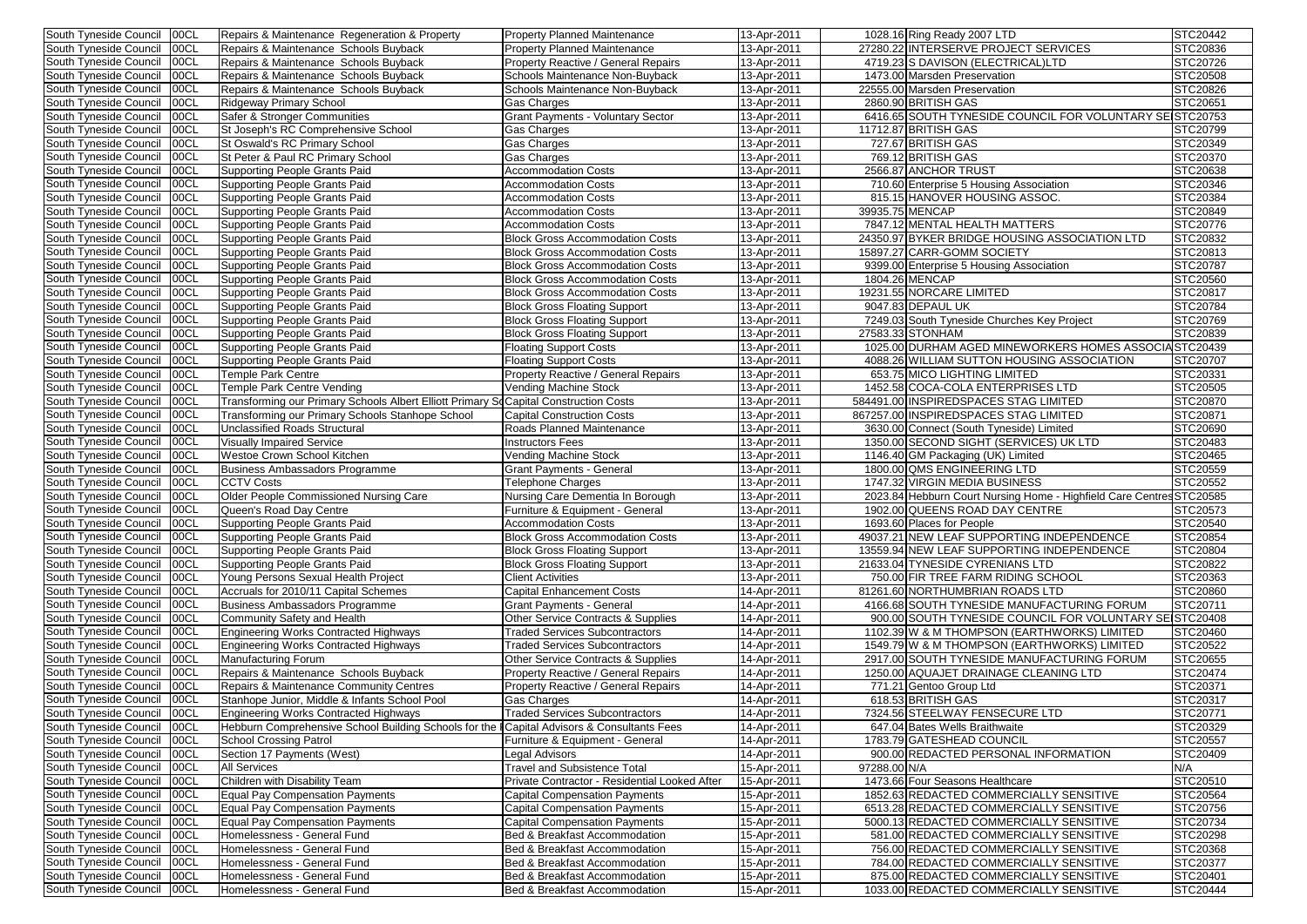| South Tyneside Council      | 00CL        | All Saints CE All Saints CE Junior, Middle & Infant School Catering Provisions |                                                  | 15-Apr-2011 | 2476.13 HOPWELLS LTD.                                       | STC20633        |
|-----------------------------|-------------|--------------------------------------------------------------------------------|--------------------------------------------------|-------------|-------------------------------------------------------------|-----------------|
| South Tyneside Council      | 00CL        | Area Working Hebburn & Jarrow                                                  | Funding Contributions - Other Public Bodies      | 15-Apr-2011 | 3600.00 Hebburn Community Centre                            | STC20689        |
| South Tyneside Council      | 00CL        | Boldon Nursery School Kitchen                                                  | <b>Catering Provisions</b>                       | 15-Apr-2011 | 2662.90 HOPWELLS LTD.                                       | STC20640        |
| South Tyneside Council      | 00CL        | Brinkburn Comprehensive School Kitchen                                         | Catering Provisions                              | 15-Apr-2011 | 1470.14 R Manners and Sons Ltd                              | STC20507        |
| South Tyneside Council      | 00CL        | <b>Catering Contract General</b>                                               | Cleaning Charges                                 | 15-Apr-2011 | 2219.46 Greenham Trading Limited                            | STC20601        |
| South Tyneside Council      | 00CL        | Children with Disability Team                                                  | Client Travel & Subsistence                      | 15-Apr-2011 | 1024.77 Darlington Borough Council                          | STC20438        |
| South Tyneside Council      | 00CL        | <b>Connolly House</b>                                                          | Furniture & Equipment - General                  | 15-Apr-2011 | 539.23 INITIAL WASHROOM SOLUTIONS                           | STC20286        |
|                             | 00CL        | <b>Economic Growth Salaries</b>                                                |                                                  |             |                                                             |                 |
| South Tyneside Council      |             |                                                                                | Other Service Contracts & Supplies               | 15-Apr-2011 | 10810.80 Department for Work and Pension                    | STC20796        |
| South Tyneside Council      | 00CL        | <b>Engineering Works Contracted Highways</b>                                   | <b>Traded Services Subcontractors</b>            | 15-Apr-2011 | 1881.36 NORTHUMBRIAN ROADS LTD                              | STC20569        |
| South Tyneside Council      | 00CL        | <b>Equal Pay Compensation Payments</b>                                         | <b>Capital Compensation Payments</b>             | 15-Apr-2011 | 1997.11 REDACTED COMMERCIALLY SENSITIVE                     | STC20581        |
| South Tyneside Council      | 00CL        | Equal Pay Compensation Payments                                                | <b>Capital Compensation Payments</b>             | 15-Apr-2011 | 10265.69 REDACTED COMMERCIALLY SENSITIVE                    | STC20792        |
| South Tyneside Council      | 00CL        | Fleet Management - Workshop Operations                                         | Purchase of Stock Items                          | 15-Apr-2011 | 1694.98 GARDEN LANE GARAGE                                  | STC20542        |
| South Tyneside Council      | 00CL        | <b>Gatehouse Security</b>                                                      | Security of Assets/Alarms Maintenance            | 15-Apr-2011 | 1436.40 DELTA ONE SECURITY LTD                              | STC20503        |
| South Tyneside Council      | 00CL        | Harton Comprehensive School Kitchen                                            | <b>Catering Provisions</b>                       | 15-Apr-2011 | 2345.26 G & J Campbell                                      | STC20623        |
| South Tyneside Council      | 00CL        | Homelessness - General Fund                                                    | Bed & Breakfast Accommodation                    | 15-Apr-2011 | 1020.00 REDACTED COMMERCIALLY SENSITIVE                     | STC20437        |
|                             | 00CL        |                                                                                |                                                  |             |                                                             |                 |
| South Tyneside Council      |             | Homelessness - General Fund                                                    | Bed & Breakfast Accommodation                    | 15-Apr-2011 | 1040.00 REDACTED COMMERCIALLY SENSITIVE                     | STC20446        |
| South Tyneside Council      | 00CL        | Homelessness - General Fund                                                    | Bed & Breakfast Accommodation                    | 15-Apr-2011 | 1170.00 REDACTED COMMERCIALLY SENSITIVE                     | STC20468        |
| South Tyneside Council      | 00CL        | Homelessness - General Fund                                                    | Bed & Breakfast Accommodation                    | 15-Apr-2011 | 1350.00 REDACTED COMMERCIALLY SENSITIVE                     | STC20484        |
| South Tyneside Council      | 00CL        | Homelessness - General Fund                                                    | Bed & Breakfast Accommodation                    | 15-Apr-2011 | 1500.00 REDACTED COMMERCIALLY SENSITIVE                     | STC20515        |
| South Tyneside Council      | 00CL        | Homelessness - General Fund                                                    | Bed & Breakfast Accommodation                    | 15-Apr-2011 | 1520.00 REDACTED COMMERCIALLY SENSITIVE                     | STC20517        |
| South Tyneside Council      | <b>OOCL</b> | Homelessness - General Fund                                                    | Bed & Breakfast Accommodation                    | 15-Apr-2011 | 1555.00 REDACTED COMMERCIALLY SENSITIVE                     | STC20524        |
| South Tyneside Council      | 00CL        | Homelessness - General Fund                                                    | Bed & Breakfast Accommodation                    | 15-Apr-2011 | 1955.00 REDACTED COMMERCIALLY SENSITIVE                     | STC20576        |
|                             |             | Jarrow School Kitchen                                                          |                                                  |             |                                                             |                 |
| South Tyneside Council      | 00CL        |                                                                                | <b>Catering Provisions</b>                       | 15-Apr-2011 | 619.27 HOPWELLS LTD.                                        | STC20318        |
| South Tyneside Council      | 00CL        | Learning Disabilities Commissioned Day Care                                    | <b>Adult Day Care Services</b>                   | 15-Apr-2011 | 832.56 CHESSHIRE HOPE LTD                                   | STC20391        |
| South Tyneside Council      | 00CL        | Learning Disabilities Management                                               | Payments to Carers                               | 15-Apr-2011 | 1355.75 REDACTED PERSONAL INFORMATION                       | STC20489        |
| South Tyneside Council      | 00CL        | Mental Health Commissioned Home Care                                           | Nursing Care Out Borough                         | 15-Apr-2011 | 11396.00 SOUTH TYNESIDE PRIMARY CARE TRUST                  | STC20797        |
| South Tyneside Council      | <b>00CL</b> | Physical Disability & Sensory Service                                          | Rents Paid - General                             | 15-Apr-2011 | 10400.88 ZURICH ASSURANCE LTD                               | STC20795        |
| South Tyneside Council      | 00CL        | <b>Rents, Rates and Taxes</b>                                                  | Furniture & Equipment - General                  | 15-Apr-2011 | 1260.75 NEW CASTLE CITY COUNCIL                             | <b>STC20477</b> |
| South Tyneside Council      | 00CL        | St Mary's RC Junior, Middle & Infants School Kitchen                           | <b>Catering Provisions</b>                       | 15-Apr-2011 | 2891.93 HOPWELLS LTD.                                       | STC20653        |
| South Tyneside Council      | 00CL        | <b>Westoe Crown School Kitchen</b>                                             | <b>Catering Provisions</b>                       | 15-Apr-2011 | 792.23 R Manners and Sons Ltd                               | STC20378        |
|                             |             |                                                                                |                                                  |             |                                                             |                 |
| South Tyneside Council      | 00CL        | <b>Working Futures</b>                                                         | <b>Grant Payments - General</b>                  | 15-Apr-2011 | 49742.31 Department for Work and Pension                    | STC20856        |
| South Tyneside Council      | 00CL        | <b>Working Futures</b>                                                         | <b>Grant Payments - General</b>                  | 15-Apr-2011 | 6600.00 GROUNDWORK SOUTH TYNESIDE AND NEWCAS STC20758       |                 |
| South Tyneside Council      | 00CL        | Accruals for 2010/11 Capital Schemes                                           | <b>Capital Enhancement Costs</b>                 | 18-Apr-2011 | 99791.45 NORTHUMBRIAN ROADS LTD                             | STC20863        |
| South Tyneside Council      | 00CL        | <b>Balance Sheet General</b>                                                   | <b>NNDR Refunds</b>                              | 18-Apr-2011 | 1432.26 NR - P WHELAN LTD122641                             | STC20501        |
| South Tyneside Council      | <b>00CL</b> | <b>Balance Sheet General</b>                                                   | <b>NNDR Refunds</b>                              | 18-Apr-2011 | 1669.11 NR - P WHELAN LTD122644                             | STC20534        |
| South Tyneside Council      | 00CL        | <b>Balance Sheet General</b>                                                   | <b>NNDR Refunds</b>                              | 18-Apr-2011 | 1694.66 NR - P WHELAN LTD122645                             | STC20541        |
| South Tyneside Council 00CL |             | <b>Balance Sheet General</b>                                                   | <b>NNDR Refunds</b>                              | 18-Apr-2011 | 1883.66 NR - P WHELAN LTD123965                             | STC20570        |
|                             |             |                                                                                |                                                  |             |                                                             |                 |
| South Tyneside Council      | 00CL        | Boldon Children's Centre                                                       | Gas Charges                                      | 18-Apr-2011 | 4144.41 BRITISH GAS                                         | STC20709        |
| South Tyneside Council      | 00CL        | <b>Boldon Nursery</b>                                                          | Devolved Formula Capital                         | 18-Apr-2011 | 27280.22 INTERSERVE PROJECT SERVICES                        | STC20837        |
| South Tyneside Council      | 00CL        | <b>Cleaning Contract Overheads</b>                                             | Purchase of Stock Items                          | 18-Apr-2011 | 2320.50 JPK Trade Supplies Ltd                              | STC20621        |
| South Tyneside Council      | 00CL        | <b>Cleaning Contract Overheads</b>                                             | Purchase of Stock Items                          | 18-Apr-2011 | 649.77 THOMAS OWEN & SONS LTD                               | STC20330        |
| South Tyneside Council      | 00CL        | Crematorium Mercury Abatement Pre Work                                         | Capital Enhancement Costs                        | 18-Apr-2011 | 2115.25 Ring Ready 2007 LTD                                 | STC20594        |
| South Tyneside Council      | 00CL        | Engineering Works Contracted Highways                                          | <b>Traded Services Equipment &amp; Materials</b> | 18-Apr-2011 | 525.18 North East Concrete Limited                          | STC20276        |
| South Tyneside Council      | 00CL        | Engineering Works Contracted Highways                                          | <b>Traded Services Equipment &amp; Materials</b> | 18-Apr-2011 | 754.80 North East Concrete Limited                          | STC20366        |
| South Tyneside Council      | 00CL        |                                                                                | <b>Traded Services Subcontractors</b>            |             | 3891.39 W & M THOMPSON (EARTHWORKS) LIMITED                 | STC20702        |
|                             |             | Engineering Works Contracted Highways                                          |                                                  | 18-Apr-2011 |                                                             |                 |
| South Tyneside Council      | 00CL        | Jarrow Children's Centre                                                       | Agency Staff - Non-Teachers                      | 18-Apr-2011 | 910.00 HB Training Services                                 | STC20416        |
| South Tyneside Council      | 00CL        | Jarrow Estate Cleaning & Communal Areas Cleaning                               | <b>Cleaning Charges</b>                          | 18-Apr-2011 | 1470.00 Newlife Cleaning Systems Ltd                        | STC20506        |
| South Tyneside Council      | 00CL        | Jarrow School PFI                                                              | <b>PFI Unitary Charge</b>                        | 18-Apr-2011 | 262367.69 INSPIREDSPACES STAG (PROJECTC01) LIMITED STC20869 |                 |
| South Tyneside Council      | 00CL        | Jarrow/Hebburn Concierge Service                                               | Property Reactive / General Repairs              | 18-Apr-2011 | 2394.00 GOLDSHIELD ELECTRONIC SECURITY                      | STC20628        |
| South Tyneside Council      | 00CL        | Learning Disabilities Commissioned Residential Care                            | <b>Residential Care Out Borough</b>              | 18-Apr-2011 | 3553.95 Potensial Limited                                   | STC20685        |
| South Tyneside Council      | 00CL        | Libraries Administration                                                       | <b>Audio Visual</b>                              | 18-Apr-2011 | 735.66 OAKHILL PUBLISHING LTD                               | STC20353        |
| South Tyneside Council      | 00CL        | Libraries Administration                                                       | Subscriptions                                    | 18-Apr-2011 | 2090.00 BIRMINGHAM CITY COUNCIL                             | STC20592        |
|                             |             |                                                                                |                                                  |             |                                                             |                 |
| South Tyneside Council      | 00CL        | NLDA Skills for Jobs                                                           | <b>Grant Payments - General</b>                  | 18-Apr-2011 | 577.50 SKILLSENSE                                           | STC20296        |
| South Tyneside Council      | 00CL        | Repairs & Maintenance Schools Buyback                                          | <b>Property Reactive / General Repairs</b>       | 18-Apr-2011 | 1198.00 JENSEN CONSTRUCTION LTD                             | STC20470        |
| South Tyneside Council      | 00CL        | Repairs & Maintenance Children & Families                                      | <b>Property Reactive / General Repairs</b>       | 18-Apr-2011 | 660.00 G OBRIEN AND SONS (NATIONWIDE DEMOLITION STC20333    |                 |
| South Tyneside Council      | 00CL        | <b>Right to Read</b>                                                           | Furniture & Equipment - General                  | 18-Apr-2011 | 1432.08 The Reading Agency Limited                          | STC20500        |
| South Tyneside Council      | 00CL        | Supporting People Grants Paid                                                  | <b>Accommodation Costs</b>                       | 18-Apr-2011 | 1607.44 HOME HOUSING ASSOCIATION                            | STC20527        |
| South Tyneside Council      | 00CL        | <b>Temple Park Centre</b>                                                      | Furniture & Equipment - General                  | 18-Apr-2011 | 957.86 MAUDESPORT                                           | STC20423        |
| South Tyneside Council      | 00CL        | Temple Park Centre Vending                                                     | Vending Machine Stock                            | 18-Apr-2011 | 747.73 COCA-COLA ENTERPRISES LTD                            | STC20360        |
|                             |             |                                                                                |                                                  |             |                                                             |                 |
| South Tyneside Council      | 00CL        | Westoe Crown School Kitchen                                                    | <b>Catering Provisions</b>                       | 18-Apr-2011 | 3838.68 Danish Bacon Co PLC                                 | STC20700        |
| South Tyneside Council      | 00CL        | Young People                                                                   | Furniture & Equipment - General                  | 18-Apr-2011 | 1432.08 THE READING AGENCY                                  | STC20499        |
| South Tyneside Council      | 00CL        | <b>Balance Sheet General</b>                                                   | <b>NNDR Refunds</b>                              | 18-Apr-2011 | 1062.53 NR - A POWELL101447                                 | STC20449        |
| South Tyneside Council      | 00CL        | <b>Balance Sheet General</b>                                                   | <b>NNDR Refunds</b>                              | 18-Apr-2011 | 1698.89 NR - LANDMASTER PROPERTIES LTD120562                | STC20544        |
| South Tyneside Council      | 00CL        | <b>Balance Sheet General</b>                                                   | <b>NNDR Refunds</b>                              | 18-Apr-2011 | 1043.52 NR - LUXURY LEISURE LTD105537                       | STC20447        |
|                             |             |                                                                                |                                                  |             |                                                             |                 |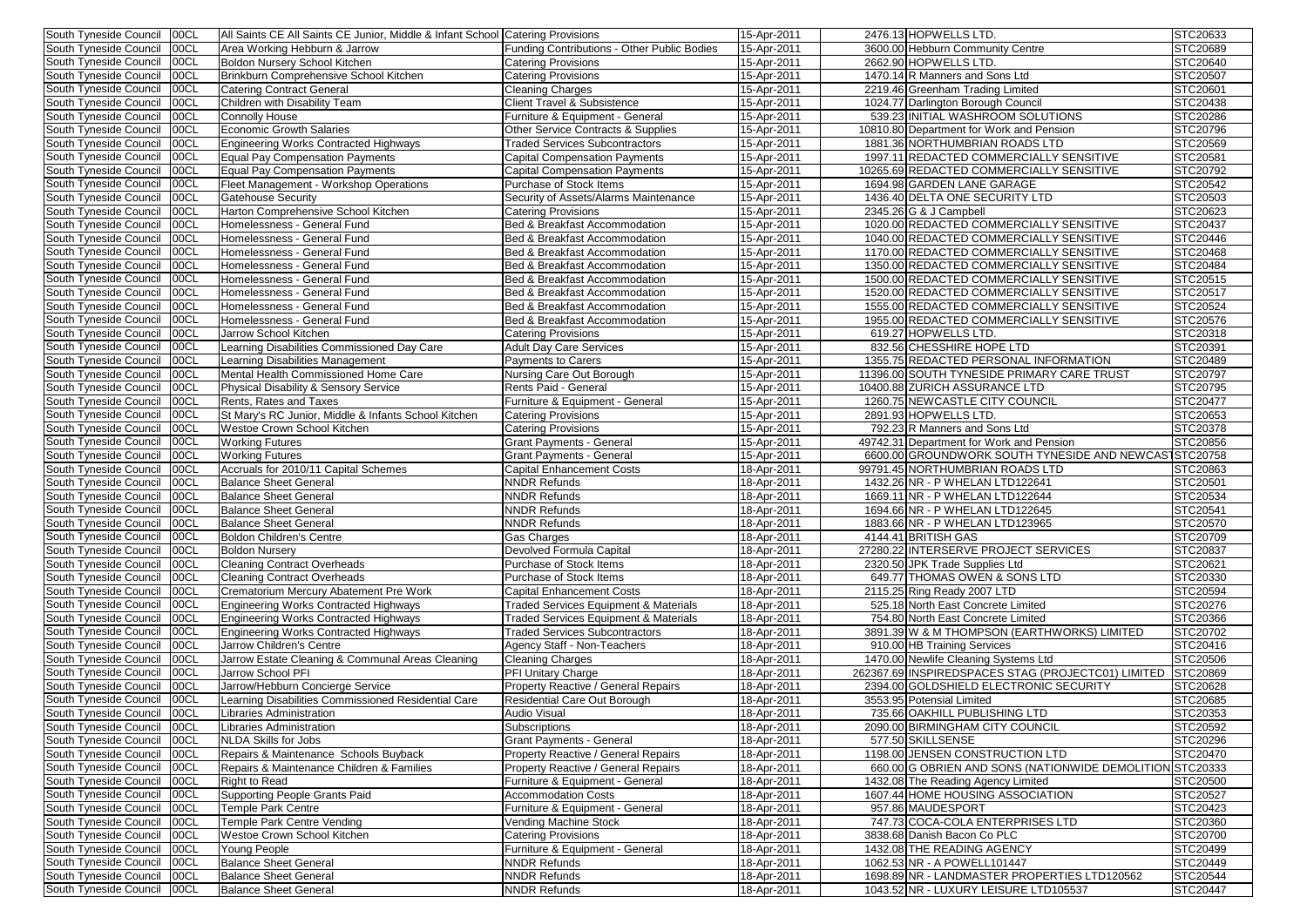| South Tyneside Council<br> 00CL | <b>Registration Service</b>                             | <b>Staff Uniforms</b>                            | 18-Apr-2011 | 930.96 SLATER MENSWEAR                                    | STC20419        |
|---------------------------------|---------------------------------------------------------|--------------------------------------------------|-------------|-----------------------------------------------------------|-----------------|
| South Tyneside Council<br>00CL  | Youth Service General                                   | Letting of Other Premises                        | 18-Apr-2011 | 1000.00 HORSLEY HILL COMMUNITY CENTRE                     | STC20430        |
| 00CL<br>South Tyneside Council  | Accruals for 2010/11 Capital Schemes                    | Capital Advisors & Consultants Fees              | 19-Apr-2011 | 9802.41 WILLIAM SMITH & SONS BARNARD CASTLE LTD           | <b>STC20789</b> |
| South Tyneside Council<br>00CL  | All Saints CE Junior, Middle & Infant School Kitchen    | <b>Catering Provisions</b>                       | 19-Apr-2011 | 1480.88 J R Holland                                       | STC20511        |
| South Tyneside Council<br>00CL  | <b>Asbestos Surveys</b>                                 | Capital Advisors & Consultants Fees              | 19-Apr-2011 | 4450.00 G OBRIEN AND SONS (NATIONWIDE DEMOLITION STC20719 |                 |
| 00CL<br>South Tyneside Council  | Boldon Nursery School Kitchen                           | <b>Catering Provisions</b>                       | 19-Apr-2011 | 1868.53 Danish Bacon Co PLC                               | STC20567        |
| 00CL<br>South Tyneside Council  | Boldon Nursery School Kitchen                           | <b>Catering Provisions</b>                       | 19-Apr-2011 | 2028.56 J R Holland                                       | STC20587        |
| 00CL<br>South Tyneside Council  | Boldon Nursery School Kitchen                           | <b>Catering Provisions</b>                       | 19-Apr-2011 | 732.44 R Manners and Sons Ltd                             | STC20352        |
| 00CL<br>South Tyneside Council  | <b>Central Services Administration</b>                  | Postage Charges                                  | 19-Apr-2011 | 531.00 NEOPOST FINANCE LIMITED                            | STC20280        |
| 00CL                            |                                                         | Private Contractor - Outreach Support Contract   |             |                                                           | STC20300        |
| South Tyneside Council          | Children with Disability Team                           |                                                  | 19-Apr-2011 | 585.00 SUNDERLAND HOME CARE ASSOCIATES                    |                 |
| South Tyneside Council<br>00CL  | Children's West Area Team                               | <b>External Trainers Services</b>                | 19-Apr-2011 | 1140.00 DURHAM COUNTY COUNCIL                             | STC20464        |
| 00CL<br>South Tyneside Council  | <b>Cleaning Contract Overheads</b>                      | Purchase of Stock Items                          | 19-Apr-2011 | 4191.42 PREMIERE PRODUCTS PREMIERE POLISH CO LTISTC20714  |                 |
| South Tyneside Council<br>00CL  | <b>Cleaning Contract Overheads</b>                      | Purchase of Stock Items                          | 19-Apr-2011 | 1114.50 SCOT YOUNG RESEARCH LTD                           | STC20461        |
| 00CL<br>South Tyneside Council  | <b>Commissioned Fostering</b>                           | Voluntary Sector - Boarded Out Children          | 19-Apr-2011 | 901.00 Swiis Foster Care Ltd                              | STC20411        |
| 00CL<br>South Tyneside Council  | <b>Commissioned Fostering</b>                           | Voluntary Sector - Boarded Out Children          | 19-Apr-2011 | 1091.00 Swiis Foster Care Ltd                             | STC20454        |
| 00CL<br>South Tyneside Council  | <b>Commissioned Fostering</b>                           | Voluntary Sector - Boarded Out Children          | 19-Apr-2011 | 1369.00 Swiis Foster Care Ltd                             | STC20492        |
| 00CL<br>South Tyneside Council  | <b>Community Equipment Service</b>                      | Purchase of Stock Items                          | 19-Apr-2011 | 1341.87 CARE-ABILITY                                      | STC20481        |
| 00CL<br>South Tyneside Council  | Druridge Crescent Council Housing New Build             | Capital Enhancement Costs                        | 19-Apr-2011 | 233460.88 Frank Haslam Milan (FHM)                        | STC20868        |
| South Tyneside Council<br>00CL  | East Boldon Junior School Kitchen                       |                                                  |             | 2284.05 HOPWELLS LTD.                                     |                 |
|                                 |                                                         | <b>Catering Provisions</b>                       | 19-Apr-2011 |                                                           | STC20618        |
| South Tyneside Council<br>00CL  | East Boldon Junior School Kitchen                       | <b>Catering Provisions</b>                       | 19-Apr-2011 | 719.88 R Manners and Sons Ltd                             | STC20347        |
| 00CL<br>South Tyneside Council  | <b>Engineering Works Contracted Highways</b>            | <b>Traded Services Equipment &amp; Materials</b> | 19-Apr-2011 | 751.12 JAMES BURRELL LTD                                  | STC20365        |
| 00CL<br>South Tyneside Council  | <b>Engineering Works Contracted Highways</b>            | Traded Services Equipment & Materials            | 19-Apr-2011 | 528.76 MARSHALLS MONO LTD                                 | STC20277        |
| 00CL<br>South Tyneside Council  | <b>Engineering Works Contracted Highways</b>            | Traded Services Equipment & Materials            | 19-Apr-2011 | 1284.84 North East Concrete Limited                       | STC20478        |
| 00CL<br>South Tyneside Council  | <b>Engineering Works Contracted Highways</b>            | <b>Traded Services Subcontractors</b>            | 19-Apr-2011 | 5489.00 BRENWOOD FENCING LTD                              | STC20741        |
| 00CL<br>South Tyneside Council  | Fellgate Junior School Kitchen                          | <b>Catering Provisions</b>                       | 19-Apr-2011 | 1981.09 Danish Bacon Co PLC                               | STC20577        |
| 00CL<br>South Tyneside Council  | Fleet Management - Workshop Operations                  | Purchase of Stock Items                          | 19-Apr-2011 | 1124.19 GARDEN LANE GARAGE                                | STC20462        |
| South Tyneside Council<br>00CL  | <b>Greenfield School Kitchen</b>                        | <b>Catering Provisions</b>                       | 19-Apr-2011 | 588.16 Danish Bacon Co PLC                                | STC20304        |
| 00CL<br>South Tyneside Council  | Hebburn Comprehensive School Kitchen                    | <b>Catering Provisions</b>                       | 19-Apr-2011 | 5271.42 Danish Bacon Co PLC                               | STC20737        |
| South Tyneside Council<br>00CL  | <b>Horsley Hill School Campus</b>                       | <b>Catering Provisions</b>                       |             | 2055.60 Danish Bacon Co PLC                               | STC20589        |
|                                 |                                                         |                                                  | 19-Apr-2011 |                                                           |                 |
| 00CL<br>South Tyneside Council  | <b>ICT</b> Development                                  | <b>Capital Equipment Purchases</b>               | 19-Apr-2011 | 14516.00 NEW CASTLE CITY COUNCIL                          | <b>STC20809</b> |
| 00CL<br>South Tyneside Council  | <b>Investor Development</b>                             | <b>Grant Payments - General</b>                  | 19-Apr-2011 | 20000.00 Create                                           | STC20819        |
| 00CL<br>South Tyneside Council  | Jarrow School Kitchen                                   | <b>Catering Provisions</b>                       | 19-Apr-2011 | 945.63 HOPWELLS LTD.                                      | STC20422        |
| 00CL<br>South Tyneside Council  | <b>Leaving Care Service</b>                             | <b>Client Travel &amp; Subsistence</b>           | 19-Apr-2011 | 700.00 Swiis Foster Care Ltd                              | STC20342        |
| 00CL<br>South Tyneside Council  | Perth Green House                                       | <b>Staff Uniforms</b>                            | 19-Apr-2011 | 529.44 WORKWEAR EXPRESS LTD                               | STC20279        |
| South Tyneside Council<br>00CL  | Repairs & Maintenance Culture                           | <b>Property Reactive / General Repairs</b>       | 19-Apr-2011 | 572.06 Gentoo Group Ltd                                   | STC20295        |
| South Tyneside Council 00CL     | Repairs & Maintenance Schools Buyback                   | <b>Property Reactive / General Repairs</b>       | 19-Apr-2011 | 2036.40 AQUAJET DRAINAGE CLEANING LTD                     | <b>STC20588</b> |
| South Tyneside Council   00CL   | Repairs & Maintenance Schools Buyback                   | Schools Maintenance Non-Buyback                  | 19-Apr-2011 | 769.00 SPRINGS ROOFING LTD                                | STC20369        |
| South Tyneside Council   00CL   | <b>Rescue and Resilience Reserve</b>                    | Grant Payments - General                         | 19-Apr-2011 | 15000.00 HCOVetting                                       | STC20811        |
| South Tyneside Council   00CL   | St Gregory's RC Junior, Middle & Infants School Kitchen | <b>Catering Provisions</b>                       | 19-Apr-2011 | $1714.88 \overline{J}$ R Holland                          | STC20548        |
| South Tyneside Council   00CL   |                                                         |                                                  |             | 1992.80 HOPWELLS LTD.                                     | STC20579        |
|                                 | St Joseph's RC Junior, Middle & Infants School Kitchen  | <b>Catering Provisions</b>                       | 19-Apr-2011 |                                                           |                 |
| South Tyneside Council   00CL   | <b>Supporting People Grants Paid</b>                    | <b>Block Gross Accommodation Costs</b>           | 19-Apr-2011 | 24350.97 BYKER BRIDGE HOUSING ASSOCIATION LTD             | STC20833        |
| South Tyneside Council   00CL   | Supporting People Grants Paid                           | <b>Block Gross Accommodation Costs</b>           | 19-Apr-2011 | 15897.27 CARR-GOMM SOCIETY                                | STC20814        |
| South Tyneside Council   00CL   | Supporting People Grants Paid                           | <b>Block Gross Accommodation Costs</b>           | 19-Apr-2011 | 9399.00 Enterprise 5 Housing Association                  | STC20788        |
| South Tyneside Council   00CL   | Supporting People Grants Paid                           | <b>Block Gross Accommodation Costs</b>           | 19-Apr-2011 | 1804.26 MENCAP                                            | STC20561        |
| South Tyneside Council<br>00CL  | Supporting People Grants Paid                           | <b>Block Gross Accommodation Costs</b>           | 19-Apr-2011 | 19231.55 NORCARE LIMITED                                  | STC20818        |
| South Tyneside Council   00CL   | <b>Supporting People Grants Paid</b>                    | <b>Block Gross Floating Support</b>              | 19-Apr-2011 | 9047.83 DEPAUL UK                                         | STC20785        |
| South Tyneside Council   00CL   | <b>Supporting People Grants Paid</b>                    | <b>Block Gross Floating Support</b>              | 19-Apr-2011 | 7249.03 South Tyneside Churches Key Project               | STC20770        |
| South Tyneside Council   00CL   | <b>Supporting People Grants Paid</b>                    | <b>Block Gross Floating Support</b>              | 19-Apr-2011 | 27583.33 STONHAM                                          | STC20840        |
| South Tyneside Council 00CL     | <b>Temple Park Centre</b>                               | <b>Property Reactive / General Repairs</b>       | 19-Apr-2011 | 4284.50 WINDOOR SERVICES                                  | STC20717        |
|                                 |                                                         |                                                  |             | 582.13 HOPWELLS LTD.                                      | STC20299        |
| South Tyneside Council   00CL   | <b>Temple Park Centre Catering</b>                      | <b>Catering Provisions</b>                       | 19-Apr-2011 |                                                           |                 |
| South Tyneside Council   00CL   | <b>Temple Park Centre Vending</b>                       | <b>Vending Machine Stock</b>                     | 19-Apr-2011 | 2084.88 GLAXO SMITH KLINE CONSUMER HEALTHCARE             | STC20591        |
| South Tyneside Council   00CL   | <b>The Matrix</b>                                       | Rents Paid - General                             | 19-Apr-2011 | 10400.00 NECA (Services) Ltd                              | STC20794        |
| South Tyneside Council   00CL   | <b>Visually Impaired Service</b>                        | Furniture & Equipment - General                  | 19-Apr-2011 | 510.00 Royal National Institute for the Blind             | STC20270        |
| South Tyneside Council   00CL   | Westoe Crown School Kitchen                             | <b>Catering Provisions</b>                       | 19-Apr-2011 | 2181.01 J R Holland                                       | STC20596        |
| South Tyneside Council   00CL   | Youth Crime Action Plan: Street Based Teams Funding     | <b>Client Activities</b>                         | 19-Apr-2011 | 1000.00 CRIMDON PONY WORLD                                | STC20431        |
| South Tyneside Council   00CL   | <b>Coroners Service</b>                                 | <b>Specialist Services</b>                       | 20-Apr-2011 | 1258.40 DR JD HEMMING                                     | STC20476        |
| South Tyneside Council   00CL   | <b>Coroners Service</b>                                 | <b>Specialist Services</b>                       | 20-Apr-2011 | 580.80 DR K HOPE                                          | STC20297        |
| South Tyneside Council   00CL   | <b>Coroners Service</b>                                 | <b>Specialist Services</b>                       | 20-Apr-2011 | 677.60 DR P CROSS                                         | STC20339        |
| South Tyneside Council   00CL   | Homelessness - General Fund                             | Bed & Breakfast Accommodation                    |             | 875.00 REDACTED COMMERCIALLY SENSITIVE                    | STC20402        |
|                                 |                                                         |                                                  | 20-Apr-2011 |                                                           |                 |
| South Tyneside Council   00CL   | Homelessness - General Fund                             | Bed & Breakfast Accommodation                    | 20-Apr-2011 | 1033.00 REDACTED COMMERCIALLY SENSITIVE                   | STC20445        |
| South Tyneside Council<br>00CL  | <b>Structural General</b>                               | <b>Capital Enhancement Costs</b>                 | 20-Apr-2011 | 1700.85 ORSIS UK LTD                                      | STC20545        |
| South Tyneside Council   00CL   | Supporting People Grants Paid                           | <b>Block Gross Floating Support</b>              | 20-Apr-2011 | 21633.04 TYNESIDE CYRENIANS LTD                           | STC20823        |
| South Tyneside Council   00CL   | <b>Cleaning Contract Overheads</b>                      | Purchase of Stock Items                          | 20-Apr-2011 | 1547.97 THOMAS OWEN & SONS LTD                            | STC20520        |
| South Tyneside Council   00CL   | <b>Community Equipment Service</b>                      | Purchase of Stock Items                          | 20-Apr-2011 | 1066.10 CARE-ABILITY                                      | STC20451        |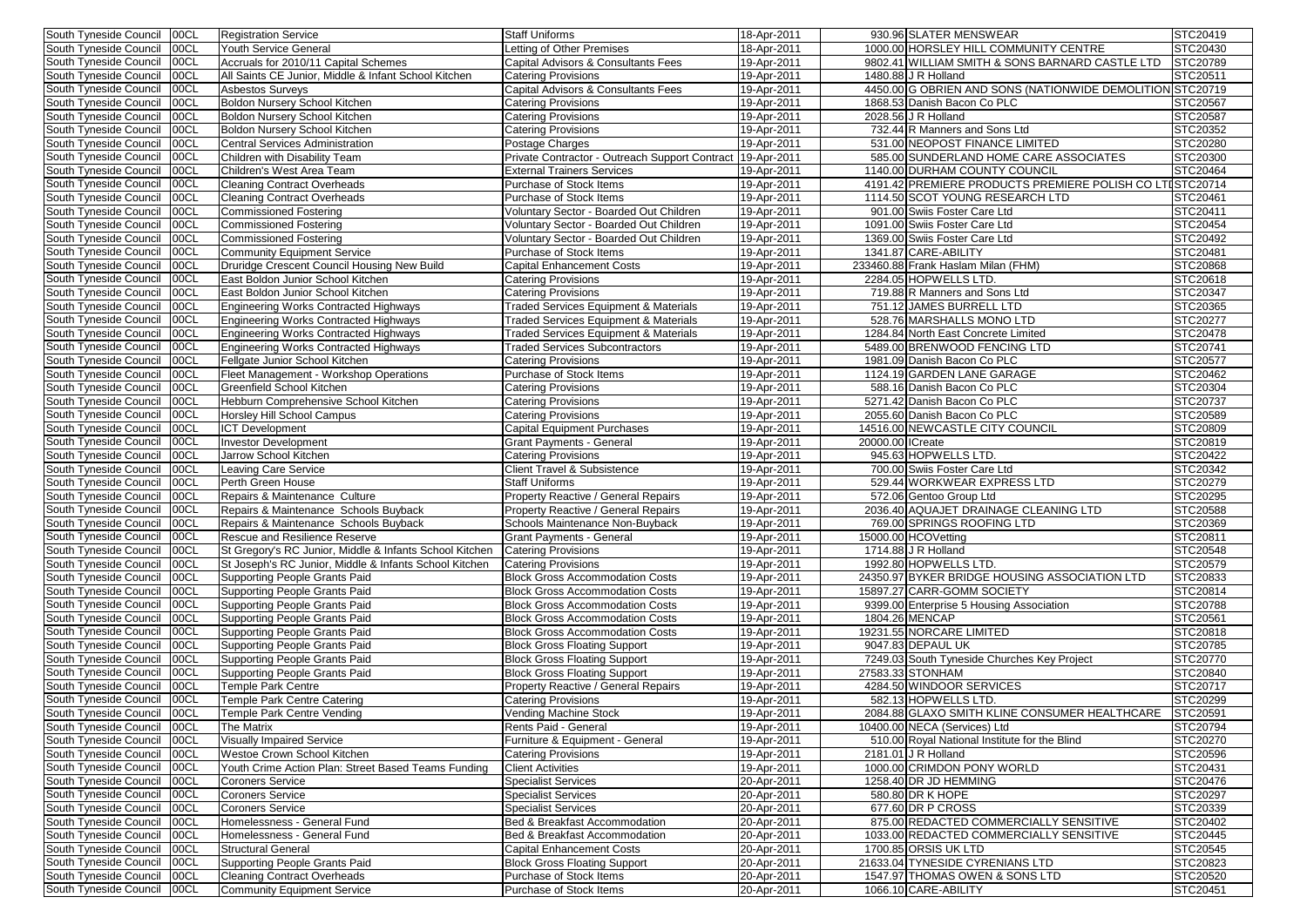| South Tyneside Council 00CL     | <b>Community Equipment Service</b>               | Purchase of Stock Items                          | 20-Apr-2011 |               | 1655.00 GENIE CARE LTD                                 | STC20533        |
|---------------------------------|--------------------------------------------------|--------------------------------------------------|-------------|---------------|--------------------------------------------------------|-----------------|
| South Tyneside Council<br>00CL  | <b>Community Equipment Service</b>               | Purchase of Stock Items                          | 20-Apr-2011 |               | 800.00 Horcher Medical Systems Limited                 | STC20379        |
| 100CL<br>South Tyneside Council | <b>Community Equipment Service</b>               | Purchase of Stock Items                          | 20-Apr-2011 |               | 2778.24 MOUNTWAY LTD                                   | STC20646        |
| 00CL<br>South Tyneside Council  | <b>Community Equipment Service</b>               | Purchase of Stock Items                          | 20-Apr-2011 |               | 2778.24 MOUNTWAY LTD                                   | STC20647        |
| 00CL<br>South Tyneside Council  | <b>Connolly House</b>                            | <b>Cleaning Charges</b>                          | 20-Apr-2011 |               | 506.01 Greenham Trading Limited                        | STC20268        |
| 00CL<br>South Tyneside Council  | Diploma Formula Grant                            | <b>Grant Payments - General</b>                  | 20-Apr-2011 |               | 3155.00 BLUE VENTURE                                   | STC20668        |
| 00CL<br>South Tyneside Council  | <b>Employer Led Training</b>                     | Other Service Contracts & Supplies               | 20-Apr-2011 |               | 33601.50 CONTACT CENTRE PROFESSIONAL LTD               | STC20844        |
| South Tyneside Council<br>00CL  | <b>Engineering Works Contracted Highways</b>     | <b>Traded Services Subcontractors</b>            | 20-Apr-2011 |               | 21900.17 Owen Pugh & Co Ltd                            | STC20824        |
| South Tyneside Council<br>00CL  | Fleet Management - Transport Operations          | Hire of Non Council Vehicles                     | 20-Apr-2011 |               | 1150.00 GO PLANT LTD                                   | STC20466        |
| South Tyneside Council<br>00CL  | Fleet Management - Workshop Operations           | Purchase of Stock Items                          | 20-Apr-2011 |               | 895.00 GARDEN LANE GARAGE                              | STC20406        |
| 00CL<br>South Tyneside Council  | Hadrian Junior, Middle & Infants School Kitchen  | <b>Catering Provisions</b>                       | 20-Apr-2011 |               | 633.47 R Manners and Sons Ltd                          | STC20326        |
| 00CL<br>South Tyneside Council  | Jarrow Estate Cleaning & Communal Areas Cleaning |                                                  | 20-Apr-2011 |               | 624.00 HARKERS REMOVERS AND STORERS LTD                | STC20322        |
| 00CL                            |                                                  | Cleaning Charges<br><b>Direct Payments</b>       |             |               | 730.20 REDACTED PERSONAL INFORMATION                   | STC20350        |
| South Tyneside Council          | Learning Disabilities Direct Payments            |                                                  | 20-Apr-2011 |               |                                                        |                 |
| 00CL<br>South Tyneside Council  | Libraries Administration                         | Library & Other Books Maps etc.                  | 20-Apr-2011 |               | 1614.44 NEWCASTLE CITY COUNCIL                         | STC20528        |
| 00CL<br>South Tyneside Council  | <b>Local Nature Reserves</b>                     | Linked Open Spaces                               | 20-Apr-2011 |               | 2240.00 DURHAM COUNTY COUNCIL                          | STC20611        |
| South Tyneside Council<br>00CL  | Local Nature Reserves                            | <b>Linked Open Spaces</b>                        | 20-Apr-2011 |               | 3000.00 DURHAM COUNTY COUNCIL                          | STC20659        |
| 00CL<br>South Tyneside Council  | Local Procurement Programme                      | Other Service Contracts & Supplies               | 20-Apr-2011 |               | 14000.00 BT GLOBAL SERVICES                            | STC20807        |
| 00CL<br>South Tyneside Council  | <b>Mobile Youth Facility</b>                     | <b>Client Activities</b>                         | 20-Apr-2011 |               | 1000.00 RS Motorhomes                                  | STC20432        |
| 00CL<br>South Tyneside Council  | <b>NLDA Skills for Jobs</b>                      | <b>Grant Payments - General</b>                  | 20-Apr-2011 |               | 7728.00 GROUNDWORK SOUTH TYNESIDE AND NEWCASTSTC20774  |                 |
| 00CL<br>South Tyneside Council  | Personal Community Development Learning          | <b>Grant Payments - General</b>                  | 20-Apr-2011 |               | 3168.00 GROUNDWORK SOUTH TYNESIDE AND NEWCAST STC20669 |                 |
| 00CL<br>South Tyneside Council  | Physical Disabilities Commissioned Nursing Care  | Nursing Care Respite - Out of Borough            | 20-Apr-2011 |               | 1995.43 Stanton Lodge                                  | STC20580        |
| South Tyneside Council<br>00CL  | Simonside Court and Dean Road                    | Residential Care In Borough                      | 20-Apr-2011 |               | 97271.48 CREATIVE SUPPORT LTD                          | STC20862        |
| 00CL<br>South Tyneside Council  | <b>Sports Coaching</b>                           | <b>Instructors Fees</b>                          | 20-Apr-2011 |               | 2200.00 SAFC FOUNDATION                                | STC20598        |
| South Tyneside Council<br>00CL  | <b>Star Centre Shared Costs</b>                  | <b>Commercial Refuse Collection Recharges</b>    | 20-Apr-2011 |               | 633.43 PHS Group PLC                                   | <b>STC20325</b> |
| 00CL<br>South Tyneside Council  | <b>Supporting Financial Inclusion</b>            | Grant Payments - Citizen Advice Bureau           | 20-Apr-2011 |               | 24000.00 SOUTH TYNESIDE CITIZENS ADVICE BUREAU         | STC20830        |
| South Tyneside Council<br>00CL  | <b>Visually Impaired Service</b>                 | Instructors Fees                                 | 20-Apr-2011 |               | 1350.00 SECOND SIGHT (SERVICES) UK LTD                 | STC20485        |
| 00CL<br>South Tyneside Council  | <b>Waste Collection Management</b>               | <b>Other Service Contracts &amp; Supplies</b>    | 20-Apr-2011 |               | 625.00 STREETWISE DISTRIBUTION                         | STC20323        |
| 00CL<br>South Tyneside Council  | <b>Wider Family Learning</b>                     | <b>Grant Payments - General</b>                  | 20-Apr-2011 |               | 1100.00 GROUNDWORK SOUTH TYNESIDE AND NEWCASTSTC20459  |                 |
| 00CL<br>South Tyneside Council  | <b>Coroners Service</b>                          | <b>Specialist Services</b>                       | 21-Apr-2011 |               | 850.00 NEWCASTLE HOSPITALS NHS TRUST                   | STC20399        |
| 00CL<br>South Tyneside Council  | <b>Coroners Service</b>                          | <b>Specialist Services</b>                       | 21-Apr-2011 |               | 1855.00 NEW CASTLE HOSPITALS NHS TRUST                 | STC20565        |
| South Tyneside Council<br>00CL  | <b>Coroners Service</b>                          | <b>Specialist Services</b>                       | 21-Apr-2011 |               | 2775.00 NEW CASTLE HOSPITALS NHS TRUST                 | STC20645        |
| South Tyneside Council<br>00CL  | Disabled Facilities Grant 96 Act                 | <b>Capital Grants to Third Parties</b>           | 21-Apr-2011 |               | 3010.00 D.R. Builders                                  | STC20661        |
| 00CL<br>South Tyneside Council  | Disabled Facilities Grant 96 Act                 | <b>Capital Grants to Third Parties</b>           | 21-Apr-2011 |               | 4100.00 T W PLUMBING AND HEATING LTD                   | STC20708        |
| 00CL<br>South Tyneside Council  | Disabled Facilities Grant 96 Act                 | <b>Capital Grants to Third Parties</b>           | 21-Apr-2011 |               | 4200.00 T W PLUMBING AND HEATING LTD                   | STC20715        |
| 00CL<br>South Tyneside Council  | Homelessness - General Fund                      | Bed & Breakfast Accommodation                    | 21-Apr-2011 |               | 2738.24 Places for People                              | STC20643        |
| South Tyneside Council   00CL   |                                                  |                                                  |             |               |                                                        |                 |
|                                 | <b>Housing Rents Suspense Account</b>            | Housing Rent Suspense - Refunds                  | 21-Apr-2011 |               | 885.45 REDACTED PERSONAL INFORMATION                   | STC20403        |
| South Tyneside Council   00CL   | Section 17 Assessment Service                    | Other Statutory Fees & Charges                   | 21-Apr-2011 |               | 700.00 Her Majesty's Courts and Tribunals Service      | STC20343        |
| South Tyneside Council   00CL   | Section 17 Assessment Service                    | Other Statutory Fees & Charges                   | 21-Apr-2011 |               | 1900.00 Her Majesty's Courts and Tribunals Service     | STC20572        |
| 00CL<br>South Tyneside Council  | Section 17 Payments (Assessment)                 | Other Statutory Fees & Charges                   | 21-Apr-2011 |               | 2225.00 Her Majesty's Courts and Tribunals Service     | STC20603        |
| South Tyneside Council<br>00CL  | Section 17 Payments (Assessment)                 | Other Statutory Fees & Charges                   | 21-Apr-2011 |               | 2225.00 Her Majesty's Courts and Tribunals Service     | <b>STC20604</b> |
| South Tyneside Council<br>100CL | Section 17 Payments (Assessment)                 | Other Statutory Fees & Charges                   | 21-Apr-2011 |               | 2225.00 Her Majesty's Courts and Tribunals Service     | STC20605        |
| South Tyneside Council<br>00CL  | Section 17 Payments (Assessment)                 | <b>Other Statutory Fees &amp; Charges</b>        | 21-Apr-2011 |               | 2225.00 Her Majesty's Courts and Tribunals Service     | STC20606        |
| South Tyneside Council<br>00CL  | Section 17 Payments (Assessment)                 | <b>Other Statutory Fees &amp; Charges</b>        | 21-Apr-2011 |               | 2225.00 Her Majesty's Courts and Tribunals Service     | STC20607        |
| 00CL<br>South Tyneside Council  | Section 17 Payments (Assessment)                 | <b>Other Statutory Fees &amp; Charges</b>        | 21-Apr-2011 |               | 2225.00 Her Majesty's Courts and Tribunals Service     | STC20608        |
| South Tyneside Council<br>00CL  | Akenshawburn Activities Centre                   | Council Tax & Business Rates                     | 21-Apr-2011 |               | 1190.75 Northumberland County Council                  | STC20469        |
| South Tyneside Council<br>00CL  | <b>BT Unitary Charges Recharges</b>              | <b>BTST Limited Unitary Charge</b>               | 21-Apr-2011 |               | 1168260.36 BT GLOBAL SERVICES                          | STC20872        |
| South Tyneside Council<br>00CL  | <b>Chuter Ede Education Centre</b>               | Furniture & Equipment - General                  | 21-Apr-2011 |               | 531.12 GROUP 4 TECHNOLOGY LTD                          | STC20282        |
| South Tyneside Council<br>00CL  | <b>Coroners Service</b>                          | <b>Specialist Services</b>                       | 21-Apr-2011 |               | 669.00 GATESHEAD HEALTH NHS TRUST                      | STC20336        |
| South Tyneside Council<br>00CL  | <b>Coroners Service</b>                          | <b>Specialist Services</b>                       | 21-Apr-2011 |               | 9397.40 GATESHEAD HEALTH NHS TRUST                     | STC20786        |
| South Tyneside Council<br>00CL  | <b>Coroners Service</b>                          | <b>Specialist Services</b>                       | 21-Apr-2011 |               | 7825.60 South Tyneside NHS Foundation Trust            | STC20775        |
| 00CL<br>South Tyneside Council  | <b>Coroners Service</b>                          | <b>Specialist Services</b>                       | 21-Apr-2011 |               | 4470.64 S J HAMILTON SPECIALIST REGISTRAR              | STC20721        |
| South Tyneside Council<br>00CL  | Disabled Facilities Grant 96 Act                 | Capital Grants to Third Parties                  | 21-Apr-2011 |               | 1770.00 Dolphin Stairlifts (North East) Ltd            | STC20555        |
| South Tyneside Council<br>00CL  | Disabled Facilities Grant 96 Act                 | Capital Grants to Third Parties                  | 21-Apr-2011 |               | 3180.28 Dolphin Stairlifts (North East) Ltd            | STC20670        |
| 00CL<br>South Tyneside Council  | Disabled Facilities Grant 96 Act                 | <b>Capital Grants to Third Parties</b>           | 21-Apr-2011 |               | 3493.70 Dolphin Stairlifts (North East) Ltd            | STC20682        |
| 00CL<br>South Tyneside Council  | Disabled Facilities Grant 96 Act                 | <b>Capital Grants to Third Parties</b>           | 21-Apr-2011 |               | 1351.96 EASIBATHE AND EASIACCESS SOLUTIONS             | STC20488        |
| South Tyneside Council<br>00CL  | Disabled Facilities Grant 96 Act                 | <b>Capital Grants to Third Parties</b>           | 21-Apr-2011 |               | 3110.25 EASIBATHE AND EASIACCESS SOLUTIONS             | STC20666        |
| South Tyneside Council<br>00CL  | Disabled Facilities Grant 96 Act                 | <b>Capital Grants to Third Parties</b>           | 21-Apr-2011 |               | 4182.00 Handicare (Freelift) Ltd                       | STC20713        |
| South Tyneside Council<br>00CL  | Disabled Facilities Grant 96 Act                 | <b>Capital Grants to Third Parties</b>           |             |               | 4516.75 Lift Able Limited                              | STC20723        |
| South Tyneside Council          |                                                  |                                                  | 21-Apr-2011 |               |                                                        |                 |
| 00CL                            | Disabled Facilities Grant 96 Act                 | <b>Capital Grants to Third Parties</b>           | 21-Apr-2011 |               | 4709.00 Lift Able Limited                              | STC20725        |
| South Tyneside Council<br>00CL  | Disabled Facilities Grant 96 Act                 | <b>Capital Grants to Third Parties</b>           | 21-Apr-2011 | 6391.00 Shape |                                                        | STC20752        |
| South Tyneside Council<br>00CL  | Engineering Works Contracted Highways            | <b>Traded Services Equipment &amp; Materials</b> | 21-Apr-2011 |               | 587.15 North East Concrete Limited                     | STC20303        |
| South Tyneside Council<br>00CL  | <b>External Audit Costs</b>                      | <b>External Audit Charges</b>                    | 21-Apr-2011 |               | 36545.00 PRICE WATERHOUSE COOPERS                      | STC20847        |
| South Tyneside Council<br>00CL  | Fleet Management - Transport Operations          | Hire of Non Council Vehicles                     | 21-Apr-2011 |               | 520.00 TRANS LINC LTD                                  | <b>STC20274</b> |
| South Tyneside Council<br>00CL  | Fleet Management - Transport Operations          | Hire of Non Council Vehicles                     | 21-Apr-2011 |               | 825.00 TRANS LINC LTD                                  | STC20387        |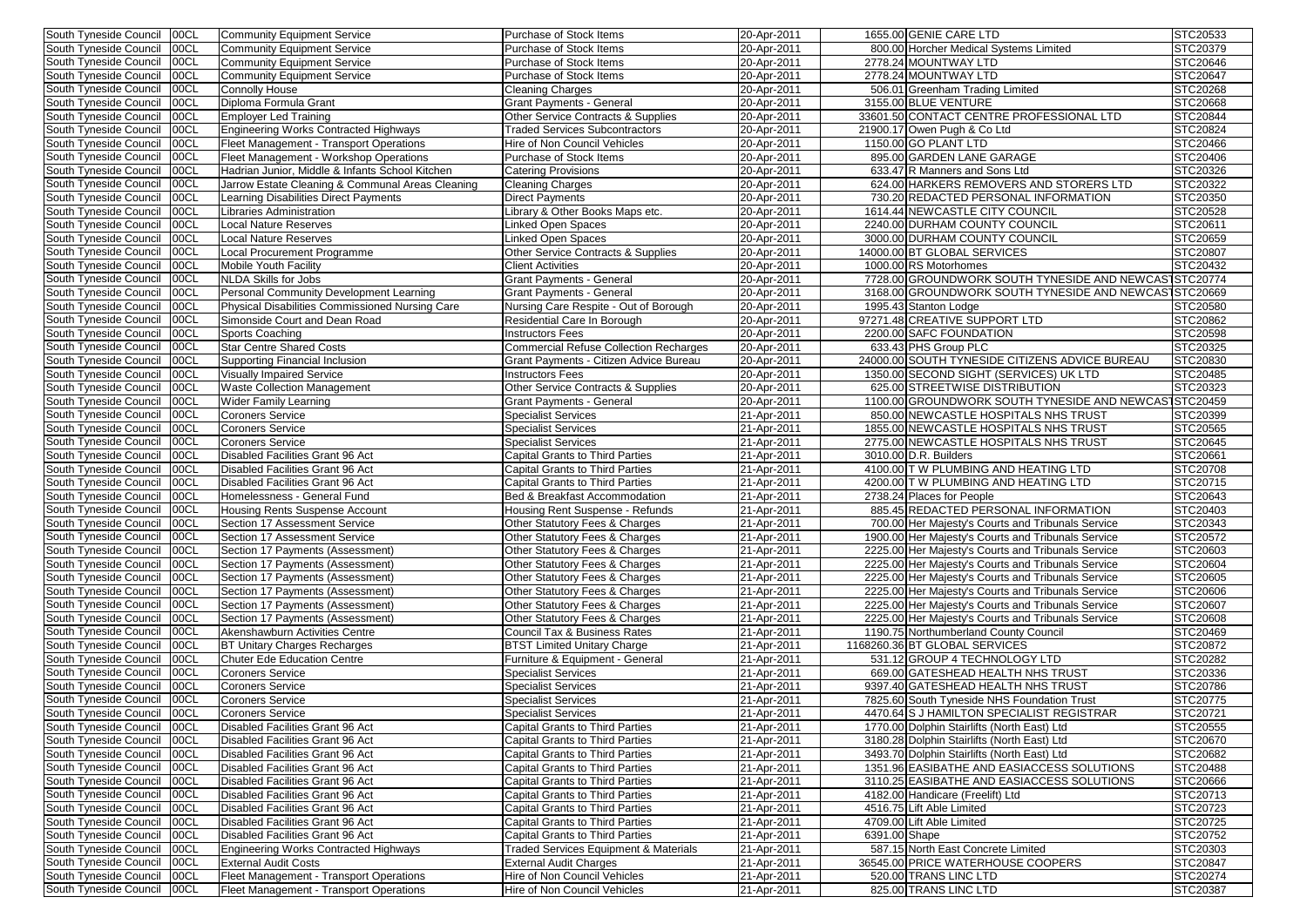| 00CL<br>South Tyneside Council             | Fleet Management - Transport Operations                                      | <b>Hire of Non Council Vehicles</b>          | 21-Apr-2011 | 825.00 TRANS LINC LTD                                               | STC20388 |
|--------------------------------------------|------------------------------------------------------------------------------|----------------------------------------------|-------------|---------------------------------------------------------------------|----------|
| 00CL<br>South Tyneside Council             | Fleet Management - Transport Operations                                      | Vehicle Running Costs                        | 21-Apr-2011 | 23916.90 PETROPLUS REFINING TEESSIDE LIMITED                        | STC20829 |
| 00CL<br>South Tyneside Council             | <b>Gatehouse Security</b>                                                    | <b>Security of Assets/Alarms Maintenance</b> | 21-Apr-2011 | 1436.40 DELTA ONE SECURITY LTD                                      | STC20504 |
| 00CL<br>South Tyneside Council             | <b>Hebburn Civic Centre</b>                                                  | Software                                     | 21-Apr-2011 | 694.56 GROUP 4 TECHNOLOGY LTD                                       | STC20341 |
| 00CL<br>South Tyneside Council             | Homelessness - General Fund                                                  | Bed & Breakfast Accommodation                | 21-Apr-2011 | 2190.00 REDACTED COMMERCIALLY SENSITIVE                             | STC20597 |
| 00CL<br>South Tyneside Council             | Homelessness - General Fund                                                  | Bed & Breakfast Accommodation                | 21-Apr-2011 | 2370.00 REDACTED COMMERCIALLY SENSITIVE                             | STC20626 |
| South Tyneside Council<br>00CL             | Homelessness - General Fund                                                  | Bed & Breakfast Accommodation                | 21-Apr-2011 | 675.00 SAFE 2 RENT                                                  | STC20338 |
| South Tyneside Council<br>00CL             | Homelessness - General Fund                                                  | Bed & Breakfast Accommodation                | 21-Apr-2011 | 835.00 SAFE 2 RENT                                                  | STC20393 |
| South Tyneside Council<br>00CL             | Jarrow Town Hall                                                             | <b>Property Reactive / General Repairs</b>   | 21-Apr-2011 | 520.00 AQUAJET DRAINAGE CLEANING LTD                                | STC20273 |
| 00CL<br>South Tyneside Council             | Learning Disabilities Direct Payments                                        | Direct Payments                              | 21-Apr-2011 | 609.84 BH Accountancy                                               | STC20314 |
| 00CL<br>South Tyneside Council             |                                                                              | <b>Direct Payments</b>                       |             | 1025.08 BH Accountancy                                              | STC20440 |
|                                            | Learning Disabilities Direct Payments                                        |                                              | 21-Apr-2011 |                                                                     |          |
| 00CL<br>South Tyneside Council             | Local Safeguarding Children Board                                            | <b>Specialist Services</b>                   | 21-Apr-2011 | 3599.60   I&DeA                                                     | STC20688 |
| 00CL<br>South Tyneside Council             | Mental Health Single Capital Pot                                             | <b>Capital Equipment Purchases</b>           | 21-Apr-2011 | 113250.00 BT GLOBAL SERVICES                                        | STC20865 |
| 00CL<br>South Tyneside Council             | <b>Children's Services</b>                                                   | Voluntary Sector - Boarded Out Children      | 21-Apr-2011 | 11800.00 YOUNG FOUNDATION LTD                                       | STC20800 |
| 00C <sub>L</sub><br>South Tyneside Council | <b>Children's Services</b>                                                   | Voluntary Sector - Boarded Out Children      | 21-Apr-2011 | 13064.29 YOUNG FOUNDATION LTD                                       | STC20803 |
| South Tyneside Council<br>100CL            | <b>Physical Disability Direct Payments</b>                                   | <b>Direct Payments</b>                       | 21-Apr-2011 | 542.08 BH Accountancy                                               | STC20287 |
| South Tyneside Council<br>00CL             | <b>Physical Disability Direct Payments</b>                                   | Direct Payments                              | 21-Apr-2011 | 561.64 BH Accountancy                                               | STC20292 |
| 00CL<br>South Tyneside Council             | <b>Physical Disability Direct Payments</b>                                   | Direct Payments                              | 21-Apr-2011 | 813.12 BH Accountancy                                               | STC20382 |
| 00CL<br>South Tyneside Council             | <b>Physical Disability Direct Payments</b>                                   | Direct Payments                              | 21-Apr-2011 | 991.68 BH Accountancy                                               | STC20428 |
| 00CL<br>South Tyneside Council             | Repairs & Maintenance Schools Buyback                                        | Schools Maintenance Non-Buyback              | 21-Apr-2011 | 1706.28 Gentoo Group Ltd                                            | STC20546 |
| 00CL<br>South Tyneside Council             | South Shields Town Hall                                                      | Waste Disposal Contract - Special waste      | 21-Apr-2011 | 644.70 SHRED-IT LTD                                                 | STC20328 |
| 00CL<br>South Tyneside Council             | South Shields Town Hall                                                      | Waste Disposal Contract - Special waste      | 21-Apr-2011 | 736.80 SHRED-IT LTD                                                 | STC20354 |
| South Tyneside Council<br>00CL             | Supporting Financial Inclusion                                               | Grant Payments - Citizen Advice Bureau       | 21-Apr-2011 | 24000.00 SOUTH TYNESIDE CITIZENS ADVICE BUREAU                      | STC20831 |
| 00CL<br>South Tyneside Council             | Supporting People Grants Paid                                                | <b>Block Gross Accommodation Costs</b>       | 21-Apr-2011 | 49037.21 NEW LEAF SUPPORTING INDEPENDENCE                           | STC20855 |
| South Tyneside Council<br>00CL             | Supporting People Grants Paid                                                | <b>Block Gross Floating Support</b>          | 21-Apr-2011 | 13559.94 NEW LEAF SUPPORTING INDEPENDENCE                           | STC20805 |
| 00CL<br>South Tyneside Council             | Business Ambassadors Programme                                               | Grant Payments - General                     | 27-Apr-2011 | 888.00 IDS LTD                                                      | STC20404 |
| 00CL<br>South Tyneside Council             | <b>Central Services Administration</b>                                       | Telephone Charges                            | 27-Apr-2011 | 1377.61 VIRGIN MEDIA BUSINESS                                       | STC20494 |
| 00CL<br>South Tyneside Council             | <b>Employer Led Training</b>                                                 | <b>Grant Payments - General</b>              | 27-Apr-2011 | 4180.00 VENUS HAIR & BEAUTY SALON                                   | STC20712 |
| 00CL<br>South Tyneside Council             | <b>Engineering Works General Overhead</b>                                    | Furniture & Equipment - General              | 27-Apr-2011 | 1484.44 EARLSMERE ID SYSTEMS LTD                                    | STC20512 |
| 00CL<br>South Tyneside Council             | Legal Services - Support                                                     | Furniture & Equipment - General              | 27-Apr-2011 | 800.00 DECAMERON SOFTWARE LTD                                       | STC20380 |
| South Tyneside Council<br>00CL             | Older People Commissioned Nursing Care                                       | Nursing Care Respite In Borough              | 27-Apr-2011 | 782.42 Hebburn Court Nursing Home - Highfield Care Centres STC20376 |          |
| 00CL<br>South Tyneside Council             | <b>Primary Buy Back</b>                                                      | <b>Staff Training</b>                        | 27-Apr-2011 | 3090.30 SDMS LTD                                                    | STC20662 |
| 00CL                                       | Refuse Collection - Domestic                                                 | <b>Traded Services Subcontractors</b>        | 27-Apr-2011 | 945.00 RENEW NORTH EAST                                             | STC20421 |
| South Tyneside Council<br>00CL             |                                                                              |                                              |             | 7090.28 NORTHUMBRIAN ROADS LTD                                      | STC20763 |
| South Tyneside Council                     | Accruals for 2010/11 Capital Schemes<br>Accruals for 2010/11 Capital Schemes | Capital Advisors & Consultants Fees          | 27-Apr-2011 | 107291.61 H MALONE & SONS LTD                                       |          |
| 00CL<br>South Tyneside Council             |                                                                              | Capital Enhancement Costs                    | 27-Apr-2011 |                                                                     | STC20864 |
| South Tyneside Council   00CL              | Accruals for 2010/11 Capital Schemes                                         | <b>Capital Enhancement Costs</b>             | 27-Apr-2011 | 2360.75 HENDERSON INSULATION LTD                                    | STC20624 |
| South Tyneside Council 00CL                | Accruals for 2010/11 Capital Schemes                                         | <b>Capital Enhancement Costs</b>             | 27-Apr-2011 | 2360.75 HENDERSON INSULATION LTD                                    | STC20625 |
| South Tyneside Council   00CL              | Accruals for 2010/11 Capital Schemes                                         | <b>Capital Enhancement Costs</b>             | 27-Apr-2011 | 2465.25 HENDERSON INSULATION LTD                                    | STC20631 |
| South Tyneside Council<br>00CL             | Accruals for 2010/11 Capital Schemes                                         | <b>Capital Enhancement Costs</b>             | 27-Apr-2011 | 2852.00 JENSEN CONSTRUCTION LTD                                     | STC20650 |
| South Tyneside Council<br>00CL             | Accruals for 2010/11 Capital Schemes                                         | <b>Capital Enhancement Costs</b>             | 27-Apr-2011 | 34472.24 NORTHUMBRIAN ROADS LTD                                     | STC20845 |
| South Tyneside Council<br>100CL            | Accruals for 2010/11 Capital Schemes                                         | <b>Capital Enhancement Costs</b>             | 27-Apr-2011 | 43262.66 NORTHUMBRIAN ROADS LTD                                     | STC20851 |
| South Tyneside Council<br>00CL             | Accruals for 2010/11 Capital Schemes                                         | <b>Capital Enhancement Costs</b>             | 27-Apr-2011 | 44953.43 NORTHUMBRIAN ROADS LTD                                     | STC20852 |
| 00CL<br>South Tyneside Council             | Accruals for 2010/11 Capital Schemes                                         | <b>Capital Enhancement Costs</b>             | 27-Apr-2011 | 5000.00 One Northeast                                               | STC20733 |
| South Tyneside Council<br>00CL             | Accruals for 2010/11 Capital Schemes                                         | <b>Capital Enhancement Costs</b>             | 27-Apr-2011 | 5628.56 Yotta Limited                                               | STC20742 |
| South Tyneside Council   00CL              | Adoption                                                                     | Furniture & Equipment - General              | 27-Apr-2011 | 2300.76 CANON (UK) LTD                                              | STC20620 |
| 00CL<br>South Tyneside Council             | Adoption                                                                     | <b>Printing &amp; Stationery Consumables</b> | 27-Apr-2011 | 1057.74 BAAF REGISTERED CHARITY                                     | STC20448 |
| 00CL<br>South Tyneside Council             | <b>Adult Services</b>                                                        | Agency Staff - Non-Teachers                  | 27-Apr-2011 | 14000.00 NINGIN LTD                                                 | STC20808 |
| South Tyneside Council<br>00CL             | Aiming High for Disabled Children                                            | Child day care services                      | 27-Apr-2011 | 544.00 NORTHUMBRIA CALVERT TRUST                                    | STC20288 |
| South Tyneside Council<br>00CL             | Aiming High for Disabled Children                                            | Child day care services                      | 27-Apr-2011 | 585.00 NORTHUMBRIA CALVERT TRUST                                    | STC20301 |
| 00CL<br>South Tyneside Council             | Aiming High for Disabled Children                                            | Child day care services                      | 27-Apr-2011 | 585.00 NORTHUMBRIA CALVERT TRUST                                    | STC20302 |
| 00CL<br>South Tyneside Council             | Aiming High for Disabled Children                                            | Child day care services                      | 27-Apr-2011 | 633.00 NORTHUMBRIA CALVERT TRUST                                    | STC20324 |
| 00CL<br>South Tyneside Council             | Aiming High for Disabled Children                                            | Private Contractor - Independent Nurseries   | 27-Apr-2011 | 514.88 St Cuthbert's Care                                           | STC20271 |
| 00CL<br>South Tyneside Council             | All Saints CE Junior, Middle & Infant School Kitchen                         | <b>Catering Provisions</b>                   | 27-Apr-2011 | 1550.89 J R Holland                                                 | STC20523 |
| 00CL<br>South Tyneside Council             | Ashley Road All Saints CE Junior, Middle & Infant Schoo                      | <b>Catering Provisions</b>                   | 27-Apr-2011 | 2261.43 Danish Bacon Co PLC                                         | STC20613 |
| South Tyneside Council<br>00CL             | Balance Sheet Economic Regeneration Group                                    | Debtors - Zurich Claims Handling Account     | 27-Apr-2011 | 40000.00 ZURICH INSURANCE COMPANY                                   | STC20850 |
| South Tyneside Council<br>00CL             | <b>Benefits Administration</b>                                               | Software                                     | 27-Apr-2011 | 2920.00 CAPITA BUSINESS SERVICES LIMITED                            | STC20656 |
| South Tyneside Council<br>00CL             | Benefits Administration                                                      | Software                                     | 27-Apr-2011 | 6598.33 CAPITA BUSINESS SERVICES LIMITED                            | STC20757 |
| South Tyneside Council<br>00CL             | Boldon Nursery School Kitchen                                                | Catering Provisions                          | 27-Apr-2011 | 2385.80 HOPWELLS LTD.                                               | STC20627 |
| South Tyneside Council<br>00CL             | Boldon Nursery School Kitchen                                                | <b>Catering Provisions</b>                   | 27-Apr-2011 | 2209.22 J R Holland                                                 | STC20600 |
| South Tyneside Council<br>00CL             | Brinkburn Comprehensive School Kitchen                                       | <b>Catering Provisions</b>                   |             | 1620.53 A G BARR PLC                                                | STC20529 |
|                                            |                                                                              |                                              | 27-Apr-2011 | 1642.88 GLEEDS MANAGEMENT SERVICES                                  | STC20531 |
| South Tyneside Council<br>00CL             | Building Schools for the Future Development                                  | Capital Advisors & Consultants Fees          | 27-Apr-2011 |                                                                     |          |
| South Tyneside Council<br>00CL             | Central Services Administration                                              | Furniture & Equipment - General              | 27-Apr-2011 | 564.78 CANON (UK) LTD                                               | STC20293 |
| South Tyneside Council<br>00CL             | Central Services Administration                                              | Postage Charges                              | 27-Apr-2011 | 814.75 NEOPOST FINANCE LIMITED                                      | STC20383 |
| South Tyneside Council<br>00CL             | Child Poverty Family Intervention Project                                    | <b>Client Activities</b>                     | 27-Apr-2011 | 1026.67 BARNABAS ADVENTURE CENTRES LTD                              | STC20441 |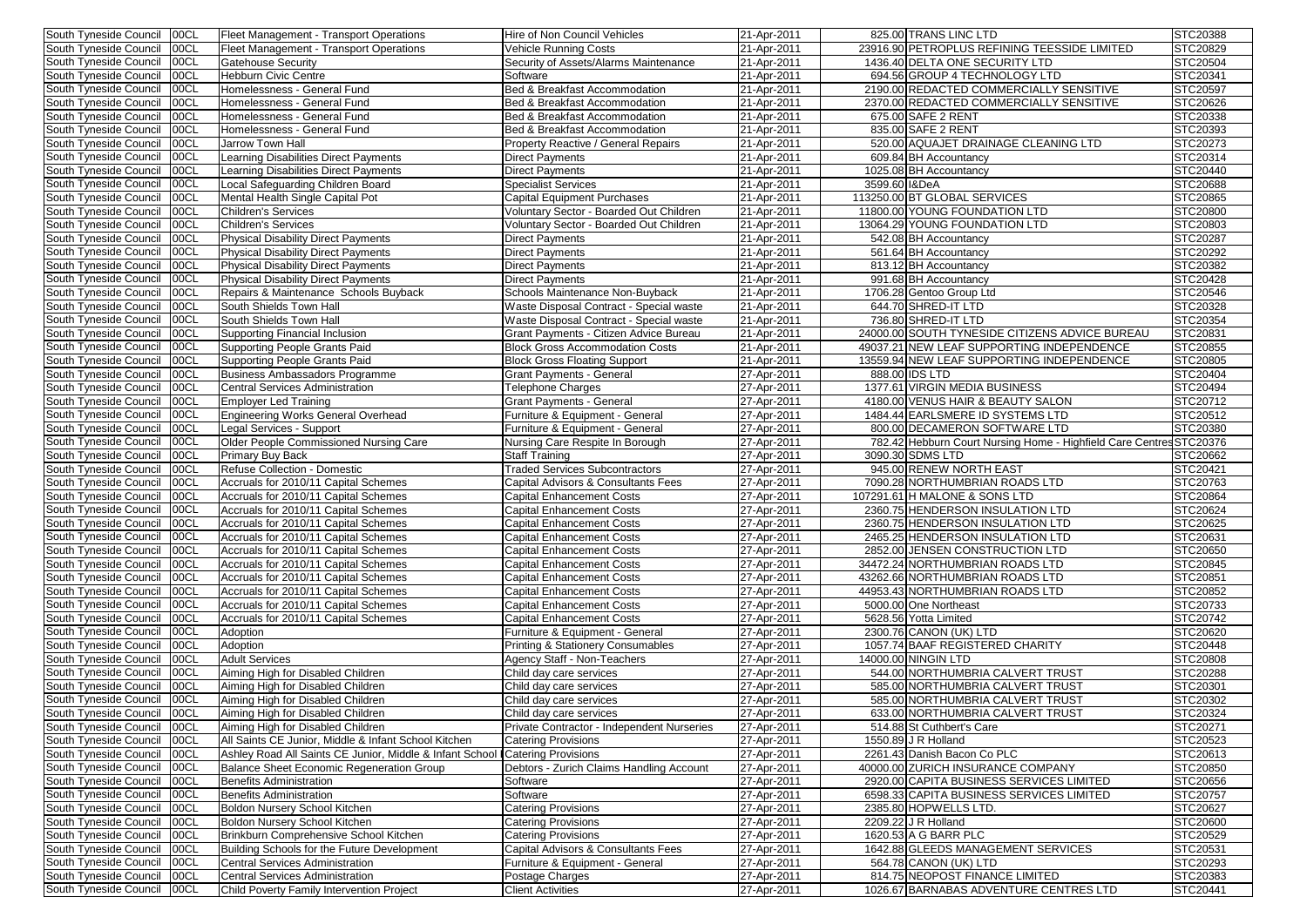| South Tyneside Council   00CL                                |             | Children with Disability Team                                  | Private Contractor - Residential Looked After                              | 27-Apr-2011                | 1650.00 BUTTERWICK LIMITED                                                                       | STC20532        |
|--------------------------------------------------------------|-------------|----------------------------------------------------------------|----------------------------------------------------------------------------|----------------------------|--------------------------------------------------------------------------------------------------|-----------------|
| South Tyneside Council   00CL                                |             | Children with Disability Team                                  | <b>Supported Living</b>                                                    | 27-Apr-2011                | 1473.58 COMMUNITY INTEGRATED CARE                                                                | STC20509        |
| South Tyneside Council   00CL                                |             | Children with Disability Team                                  | <b>Supported Living</b>                                                    | 27-Apr-2011                | 1535.04 COMMUNITY INTEGRATED CARE                                                                | STC20518        |
| South Tyneside Council 00CL                                  |             | Children with Disability Team                                  | <b>Supported Living</b>                                                    | 27-Apr-2011                | 6373.99 COMMUNITY INTEGRATED CARE                                                                | STC20751        |
| South Tyneside Council   00CL                                |             | Children with Disability Team                                  | Voluntary Sector - Boarded Out Children                                    | 27-Apr-2011                | 2780.20 BARNARDOS                                                                                | STC20648        |
| South Tyneside Council                                       | 00CL        | Children with Disability Team                                  | Voluntary Sector - Boarded Out Children                                    | 27-Apr-2011                | 6464.88 ST OSWALDS HOSPICE                                                                       | STC20754        |
| South Tyneside Council                                       | 00CL        | <b>Cleaning Contract Overheads</b>                             | Furniture & Equipment - General                                            | 27-Apr-2011                | 1950.00 ANKEF LIMITED                                                                            | STC20574        |
| South Tyneside Council                                       | 00CL        | <b>Commissioned Fostering</b>                                  | Voluntary Sector - Boarded Out Children                                    | 27-Apr-2011                | 3196.10 Foster Care Associates Limited                                                           | STC20672        |
| South Tyneside Council                                       | 00CL        | <b>Commissioned Fostering</b>                                  | Voluntary Sector - Boarded Out Children                                    | 27-Apr-2011                | 3196.10 Foster Care Associates Limited                                                           | STC20673        |
| South Tyneside Council                                       | 00CL        | <b>Commissioned Fostering</b>                                  | Voluntary Sector - Boarded Out Children                                    | 27-Apr-2011                | 3196.10 Foster Care Associates Limited                                                           | STC20674        |
| South Tyneside Council                                       | 00CL        | <b>Commissioned Fostering</b>                                  | Voluntary Sector - Boarded Out Children                                    | 27-Apr-2011                | 4159.89 Foster Care Associates Limited                                                           | STC20710        |
|                                                              |             |                                                                |                                                                            |                            |                                                                                                  |                 |
| South Tyneside Council                                       | 00CL        | <b>Commissioned Fostering</b>                                  | Voluntary Sector - Boarded Out Children                                    | 27-Apr-2011                | 2289.00 Foster Care Solutions Ltd                                                                | STC20619        |
| South Tyneside Council                                       | 00CL        | <b>Commissioned Fostering</b>                                  | Voluntary Sector - Boarded Out Children                                    | 27-Apr-2011                | 2865.80 Foster Care Solutions Ltd                                                                | STC20652        |
| South Tyneside Council                                       | 00CL        | <b>Commissioned Fostering</b>                                  | Voluntary Sector - Boarded Out Children                                    | 27-Apr-2011                | 3195.90 Foster Care Solutions Ltd                                                                | STC20671        |
| South Tyneside Council                                       | 00CL        | <b>Commissioned Fostering</b>                                  | Voluntary Sector - Boarded Out Children                                    | 27-Apr-2011                | 3270.00 Foster Care Solutions Ltd                                                                | STC20675        |
| South Tyneside Council                                       | 00CL        | <b>Commissioned Fostering</b>                                  | Voluntary Sector - Boarded Out Children                                    | 27-Apr-2011                | 3270.00 Foster Care Solutions Ltd                                                                | STC20676        |
| South Tyneside Council                                       | 00CL        | <b>Commissioned Fostering</b>                                  | Voluntary Sector - Boarded Out Children                                    | 27-Apr-2011                | 3364.20 Foster Care Solutions Ltd                                                                | <b>STC20678</b> |
| South Tyneside Council                                       | 00CL        | <b>Commissioned Fostering</b>                                  | Voluntary Sector - Boarded Out Children                                    | 27-Apr-2011                | 3364.20 Foster Care Solutions Ltd                                                                | STC20679        |
| South Tyneside Council                                       | 00CL        | <b>Commissioned Fostering</b>                                  | Voluntary Sector - Boarded Out Children                                    | 27-Apr-2011                | 3364.20 Foster Care Solutions Ltd                                                                | STC20680        |
| South Tyneside Council                                       | 00CL        | <b>Commissioned Fostering</b>                                  | Voluntary Sector - Boarded Out Children                                    | 27-Apr-2011                | 3551.10 Foster Care Solutions Ltd                                                                | STC20684        |
| South Tyneside Council                                       | 00CL        | <b>Commissioned Fostering</b>                                  | Voluntary Sector - Boarded Out Children                                    | 27-Apr-2011                | 3738.00 Foster Care Solutions Ltd                                                                | STC20694        |
| South Tyneside Council                                       | 00CL        | <b>Commissioned Fostering</b>                                  | Voluntary Sector - Boarded Out Children                                    | 27-Apr-2011                | 3738.00 Foster Care Solutions Ltd                                                                | STC20695        |
| South Tyneside Council                                       | 00CL        | <b>Commissioned Fostering</b>                                  | Voluntary Sector - Boarded Out Children                                    | 27-Apr-2011                | 3738.00 Foster Care Solutions Ltd                                                                | STC20696        |
| South Tyneside Council   00CL                                |             | <b>Commissioned Fostering</b>                                  | Voluntary Sector - Boarded Out Children                                    | 27-Apr-2011                | 3738.00 Foster Care Solutions Ltd                                                                | STC20697        |
| South Tyneside Council                                       | 00CL        | <b>Commissioned Fostering</b>                                  | Voluntary Sector - Boarded Out Children                                    | 27-Apr-2011                | 3738.00 Foster Care Solutions Ltd                                                                | STC20698        |
| South Tyneside Council                                       | 00CL        | <b>Commissioned Fostering</b>                                  | Voluntary Sector - Boarded Out Children                                    | 27-Apr-2011                | 1602.00 NATIONAL FOSTERING AGENCY LTD                                                            | STC20525        |
| South Tyneside Council                                       | 00CL        | <b>Community Equipment Service</b>                             | Purchase of Stock Items                                                    | 27-Apr-2011                | 1366.70 NOTTINGHAM REHAB SUPPLIES                                                                | <b>STC20490</b> |
| South Tyneside Council                                       | 00CL        | <b>Community Equipment Service</b>                             | Purchase of Stock Items                                                    | 27-Apr-2011                | 1238.00 THE HELPING HAND COMPANY (LEDBURY) LTD                                                   | <b>STC20471</b> |
| South Tyneside Council                                       | 00CL        | <b>Community Equipment Service</b>                             | Servicing/Electric Testing of Equipment                                    | 27-Apr-2011                | 1695.00 BES REHAB LTD                                                                            | STC20543        |
| South Tyneside Council                                       | <b>00CL</b> | Crematorium Mercury Abatement Pre Work                         | <b>Capital Sundry Costs</b>                                                | 27-Apr-2011                | 29905.46 Facultatieve Technologies                                                               | STC20841        |
| South Tyneside Council                                       | 00CL        | Decent Homes Decant Costs                                      | Property Reactive / General Repairs                                        | 27-Apr-2011                | 6907.50 TSUK INTERIORS LTD                                                                       | STC20761        |
| South Tyneside Council                                       | 00CL        | Democratic Engagement                                          | Printing & Stationery Consumables                                          | 27-Apr-2011                | 4283.94 ACTION ADVERTISING                                                                       | STC20716        |
|                                                              | 00CL        |                                                                |                                                                            |                            | 531.69 JOHNSTON PUBLISHING (NORTH)                                                               | STC20283        |
| South Tyneside Council                                       |             | <b>Development Control</b>                                     | Non-Staff Advertising                                                      | 27-Apr-2011                |                                                                                                  |                 |
| South Tyneside Council                                       | 00CL        | <b>Energy Recharges</b>                                        | Gas Charges                                                                | 27-Apr-2011                | 518.88 BRITISH GAS                                                                               | STC20272        |
| South Tyneside Council                                       | 00CL        | <b>Father James Walsh Centre Meals</b>                         | Catering Provisions                                                        | 27-Apr-2011                | 979.76 R Manners and Sons Ltd                                                                    | <b>STC20426</b> |
| South Tyneside Council   00CL                                |             | Fire Reform Act Portfolio Works                                | <b>Capital Enhancement Costs</b>                                           | 27-Apr-2011                | 602.40 ALLIED EXPLORATION & GEOTECHNICS LTD                                                      | STC20312        |
| South Tyneside Council   00CL                                |             | Fleet Management - Transport Operations                        | Hire of Non Council Vehicles                                               | 27-Apr-2011                | 840.00 GEORGE VARDY HAULAGE                                                                      | STC20397        |
| South Tyneside Council   00CL                                |             | Fleet Management - Transport Operations                        | Hire of Non Council Vehicles                                               | 27-Apr-2011                | 920.00 GO PLANT LTD                                                                              | STC20418        |
| South Tyneside Council   00CL                                |             | Fleet Management - Transport Operations                        | <b>Hire of Non Operated Vehicles</b>                                       | 27-Apr-2011                | 1680.00 DAWSON RENTALS SWEEPERS                                                                  | STC20535        |
| South Tyneside Council   00CL                                |             | Fleet Management - Transport Operations                        | Hire of Non Operated Vehicles                                              | 27-Apr-2011                | 1680.00 DAWSON RENTALS SWEEPERS                                                                  | STC20536        |
| South Tyneside Council 00CL                                  |             | Fleet Management - Transport Operations                        | <b>Hire of Non Operated Vehicles</b>                                       | 27-Apr-2011                | 1680.00 DAWSON RENTALS SWEEPERS                                                                  | STC20537        |
| South Tyneside Council   00CL                                |             | Fleet Management - Transport Operations                        | Hire of Non Operated Vehicles                                              | 27-Apr-2011                | 1680.00 DAWSON RENTALS SWEEPERS                                                                  | STC20538        |
| South Tyneside Council   00CL                                |             | Fleet Management - Transport Operations                        | Hire of Non Operated Vehicles                                              | 27-Apr-2011                | 1680.00 DAWSON RENTALS SWEEPERS                                                                  | STC20539        |
| South Tyneside Council                                       | 00CL        | Fleet Management - Transport Operations                        | Hire of Non Operated Vehicles                                              | 27-Apr-2011                | 595.00 TRANS LINC LTD                                                                            | STC20307        |
| South Tyneside Council                                       | 00CL        | Fleet Management - Transport Operations                        | Hire of Non Operated Vehicles                                              | 27-Apr-2011                | 739.94 TRANS LINC LTD                                                                            | STC20357        |
| South Tyneside Council   00CL                                |             | Fleet Management - Transport Operations                        | <b>Hire of Non Operated Vehicles</b>                                       | 27-Apr-2011                | 747.00 TRANS LINC LTD                                                                            | STC20359        |
| South Tyneside Council                                       | 00CL        | Fleet Management - Transport Operations                        | Hire of Plant                                                              | 27-Apr-2011                | 840.00 GEORGE VARDY HAULAGE                                                                      | STC20396        |
| South Tyneside Council   00CL                                |             | Fleet Management - Transport Operations                        | Hire of Plant                                                              | 27-Apr-2011                | 2000.00 GEORGE VARDY HAULAGE                                                                     | STC20583        |
| South Tyneside Council   00CL                                |             | Fleet Management - Transport Operations                        | Hire of Plant                                                              | 27-Apr-2011                | 2100.00 GEORGE VARDY HAULAGE                                                                     | STC20593        |
| South Tyneside Council   00CL                                |             | Fleet Management - Transport Operations                        | Hire of Plant                                                              | 27-Apr-2011                | 2240.50 GEORGE VARDY HAULAGE                                                                     | STC20612        |
| South Tyneside Council   00CL                                |             | Fleet Management - Transport Operations                        | Hire of Plant                                                              | 27-Apr-2011                | 667.00 JOHN NIXON LIMITED                                                                        | STC20335        |
| South Tyneside Council   00CL                                |             | Fleet Management - Transport Operations                        | Hire of Plant                                                              | 27-Apr-2011                | 595.30 TRANS LINC LTD                                                                            | STC20308        |
| South Tyneside Council   00CL                                |             | Fleet Management - Transport Operations                        | Hire of Plant                                                              | 27-Apr-2011                | 620.00 WERNICK HIRE LIMITED                                                                      | STC20319        |
| South Tyneside Council   00CL                                |             | Fleet Management - Transport Operations                        | Hire of Plant                                                              | 27-Apr-2011                | 620.00 WERNICK HIRE LIMITED                                                                      | STC20320        |
| South Tyneside Council   00CL                                |             | Fleet Management - Transport Operations                        | Hire of Plant                                                              | 27-Apr-2011                | 620.00 WERNICK HIRE LIMITED                                                                      | STC20321        |
| South Tyneside Council   00CL                                |             | Fleet Management - Transport Operations                        | Hire of Plant                                                              | 27-Apr-2011                | 664.29 WERNICK HIRE LIMITED                                                                      | STC20334        |
| South Tyneside Council   00CL                                |             | Fleet Management - Transport Operations                        | <b>Vehicle Running Costs</b>                                               | 27-Apr-2011                | 1335.60 Brett Fuels Limited                                                                      | STC20480        |
| South Tyneside Council   00CL                                |             | Fleet Management - Workshop Operations                         | Purchase of Stock Items                                                    | 27-Apr-2011                | 841.05 Fleet Factors                                                                             | STC20398        |
| South Tyneside Council   00CL                                |             | Fleet Management - Workshop Operations                         | Purchase of Stock Items                                                    | 27-Apr-2011                | 1000.00 Fleet Factors                                                                            | STC20434        |
| South Tyneside Council                                       | 00CL        | Fleet Management - Workshop Operations                         | Purchase of Stock Items                                                    | 27-Apr-2011                | 20682.69 Fleet Factors                                                                           | STC20821        |
| South Tyneside Council                                       | 00CL        | Fleet Management - Workshop Operations                         | <b>Vehicle Running Costs</b>                                               | 27-Apr-2011                | 27561.60 PETROPLUS REFINING TEESSIDE LIMITED                                                     | STC20838        |
| South Tyneside Council                                       | 00CL        | Future Jobs Fund                                               | <b>Grant Payments - General</b>                                            | 27-Apr-2011                | 1517.45 CAHOOTZ LIMITED (BUSINESS MATTERS)                                                       | STC20516        |
|                                                              |             |                                                                |                                                                            |                            |                                                                                                  |                 |
|                                                              |             |                                                                |                                                                            |                            |                                                                                                  |                 |
| South Tyneside Council   00CL<br>South Tyneside Council 00CL |             | Future Jobs Fund<br><b>Grounds Maintenance Control Account</b> | <b>Grant Payments - General</b><br>Payments to Tree Maintenance Contractor | 27-Apr-2011<br>27-Apr-2011 | 2280.60 GROUNDWORK SOUTH TYNESIDE AND NEWCAS STC20617<br>174699.81 GLENDALE MANAGED SERVICES LTD | STC20867        |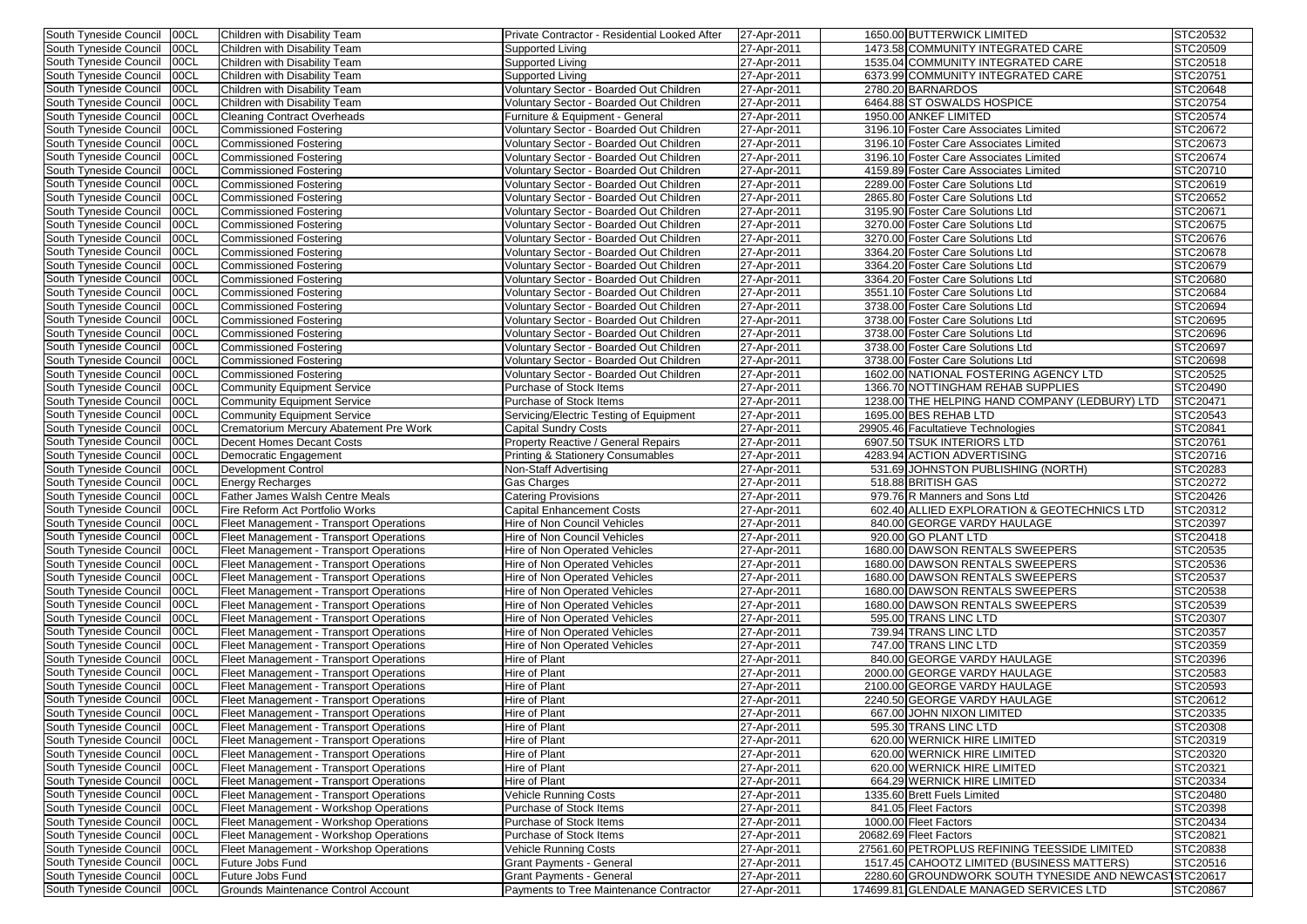| South Tyneside Council        | 00CL  | <b>Hearing Impaired Service</b>                          | <b>Client Activities</b>                      | 27-Apr-2011 | 1774.49 DSG Retail Limited                    | STC20556        |
|-------------------------------|-------|----------------------------------------------------------|-----------------------------------------------|-------------|-----------------------------------------------|-----------------|
| South Tyneside Council        | 00CL  | Hebburn Comprehensive School Kitchen                     | Catering Provisions                           | 27-Apr-2011 | 5382.45 Danish Bacon Co PLC                   | STC20739        |
| South Tyneside Council        | 00CL  | Highways Maintenance Departmental Costs                  | <b>Purchase of Stock Items</b>                | 27-Apr-2011 | 911.00 SIGNATURE LTD                          | STC20417        |
| South Tyneside Council        | 00CL  | Joint Waste Partnership Costs                            | <b>Other Service Contracts &amp; Supplies</b> | 27-Apr-2011 | 3150.00 SEM COMMUNICATIONS                    | <b>STC20667</b> |
| South Tyneside Council        | 00CL  | Laygate Lane Junior, Middle & Infants School Kitchen     | Catering Provisions                           | 27-Apr-2011 | 2207.20 HOPWELLS LTD.                         | STC20599        |
| South Tyneside Council        | 00CL  | Learning Disabilities Resettlement Residential Care      | Supported Living                              | 27-Apr-2011 | 590.40 COMMUNITY INTEGRATED CARE              | STC20306        |
| South Tyneside Council        | 00CL  | Learning Disabilities Resettlement Residential Care      | Supported Living                              | 27-Apr-2011 | 4783.56 Dimensions (UK) Ltd                   | STC20727        |
| South Tyneside Council        | 00CL  | Learning Disabilities Resettlement Residential Care      | Supported Living                              | 27-Apr-2011 | 4783.56 Dimensions (UK) Ltd                   | STC20728        |
| South Tyneside Council        | 00CL  | Learning Disabilities Resettlement Residential Care      | Supported Living                              | 27-Apr-2011 | 1547.44 LIFEWAYS COMMUNITY CARE LTD           | STC20519        |
| South Tyneside Council        | 00CL  | Learning Disabilities Resettlement Residential Care      | Supported Living                              | 27-Apr-2011 | 2264.24 LIFEWAYS COMMUNITY CARE LTD           | STC20614        |
| South Tyneside Council        | 00CL  | Learning Disabilities Resettlement Residential Care      | Supported Living                              | 27-Apr-2011 | 5753.57 LIFEWAYS COMMUNITY CARE LTD           | STC20744        |
| South Tyneside Council        | 00CL  | Learning Disabilities Resettlement Residential Care      | Supported Living                              | 27-Apr-2011 | 6661.59 LIFEWAYS COMMUNITY CARE LTD           | STC20759        |
| South Tyneside Council        | 00CL  | Learning Disabilities Resettlement Residential Care      | Supported Living                              | 27-Apr-2011 | 7151.70 LIFEWAYS COMMUNITY CARE LTD           | STC20764        |
| South Tyneside Council        | 00CL  | Learning Disabilities Resettlement Residential Care      | Supported Living                              | 27-Apr-2011 | 7192.62 LIFEWAYS COMMUNITY CARE LTD           | STC20765        |
| South Tyneside Council        | 00CL  | Learning Disabilities Resettlement Residential Care      | Supported Living                              | 27-Apr-2011 | 7204.09 LIFEWAYS COMMUNITY CARE LTD           | STC20766        |
| South Tyneside Council        | 00CL  | Learning Disabilities Resettlement Residential Care      | Supported Living                              | 27-Apr-2011 | 7204.09 LIFEWAYS COMMUNITY CARE LTD           | STC20767        |
| South Tyneside Council        | 00CL  | Learning Disabilities Resettlement Residential Care      | Supported Living                              | 27-Apr-2011 | 7204.09 LIFEWAYS COMMUNITY CARE LTD           | STC20768        |
| South Tyneside Council        | 00CL  | Learning Disabilities Resettlement Residential Care      | Supported Living                              | 27-Apr-2011 | 7365.29 LIFEWAYS COMMUNITY CARE LTD           | STC20772        |
| South Tyneside Council        | 00CL  | Learning Disabilities Resettlement Residential Care      | Supported Living                              | 27-Apr-2011 | 10066.63 LIFEWAYS COMMUNITY CARE LTD          | STC20791        |
| South Tyneside Council        | 00CL  | Legionnaires Water Management                            | <b>Capital Enhancement Costs</b>              | 27-Apr-2011 | 12240.00 RENTOKIL PEST CONTROL UK             | STC20801        |
| South Tyneside Council        | 00CL  | Libraries Administration                                 | Grant Payments - General                      | 27-Apr-2011 | 6140.00 NIELSEN NORMAN GROUP                  | STC20747        |
| South Tyneside Council        | 00CL  | Libraries Administration                                 | Library & Other Books Maps etc.               | 27-Apr-2011 | 536.57 ASKEWS LIBRARY SERVICES LTD            | STC20285        |
| South Tyneside Council        | 00CL  | Libraries Administration                                 | Library & Other Books Maps etc.               | 27-Apr-2011 | 603.90 ASKEWS LIBRARY SERVICES LTD            | STC20313        |
| South Tyneside Council        | 00CL  | Libraries Administration                                 | ibrary & Other Books Maps etc.                | 27-Apr-2011 | 636.35 ASKEWS LIBRARY SERVICES LTD            | STC20327        |
| South Tyneside Council        | 00CL  | Libraries Administration                                 | ibrary & Other Books Maps etc.                | 27-Apr-2011 | 834.49 ASKEWS LIBRARY SERVICES LTD            | STC20392        |
| South Tyneside Council        | 00CL  | Libraries Administration                                 | Library & Other Books Maps etc.               | 27-Apr-2011 | 533.08 Bertram Trading Limited                | STC20284        |
| South Tyneside Council        | 00CL  | Libraries Administration                                 | Security of Assets/Alarms Maintenance         | 27-Apr-2011 | 732.00 DELTA ONE SECURITY LTD                 | STC20351        |
| South Tyneside Council        | 00CL  | Libraries Administration                                 | Software                                      | 27-Apr-2011 | 3879.00 OXFORD UNIVERSITY PRESS               | STC20701        |
| South Tyneside Council        | 00CL  | Low Carbon Economic Area                                 | <b>Grant Payments - General</b>               | 27-Apr-2011 | 1000.00 DICKINSON DEES LAW FIRM               | STC20433        |
| South Tyneside Council        | 00CL  | Lukes Lane Junior School Kitchen                         |                                               | 27-Apr-2011 | 1343.81 Danish Bacon Co PLC                   | <b>STC20482</b> |
| South Tyneside Council        | 00CL  | Mortimer Comprehensive School Kitchen                    | Catering Provisions<br>Catering Provisions    | 27-Apr-2011 | 1760.82 CHICKEN JOES                          | STC20553        |
| South Tyneside Council        | 00CL  | Mortimer Comprehensive School Kitchen                    | Catering Provisions                           | 27-Apr-2011 | 1238.16 R Manners and Sons Ltd                | STC20472        |
| South Tyneside Council        | 00CL  | Older People Commissioned Home Care                      | Home Care                                     | 27-Apr-2011 | 778.14 CARE UK HOMECARE                       | STC20372        |
| South Tyneside Council        | 00CL  | <b>Older People Commissioned Nursing Care</b>            | Nursing Care Dementia Out Borough             | 27-Apr-2011 | 6373.93 Falstone Court Nursing Home           | STC20750        |
| South Tyneside Council        | 00CL  | Older People Commissioned Nursing Care                   | Nursing Care Out Borough                      | 27-Apr-2011 | 2902.50 ASHINGTON GRANGE NURSING HOME         | STC20654        |
| South Tyneside Council        | 100CL | <b>Older People Commissioned Residential Care</b>        | Residential Care Dementia In Borough          | 27-Apr-2011 | 1548.17 The Lodge Residential                 | STC20521        |
| South Tyneside Council   00CL |       | <b>Older People Commissioned Residential Care</b>        | Residential Care In Borough                   | 27-Apr-2011 | 14616.00 The Branches Rest Home               | STC20810        |
| South Tyneside Council   00CL |       | Older People Commissioned Residential Care               | Residential Care Respite - Out of Borough     | 27-Apr-2011 | 1247.69 Fieldview Residential                 | STC20473        |
| South Tyneside Council   00CL |       | <b>Regeneration Team</b>                                 | <b>Promotional Activities</b>                 | 27-Apr-2011 | 1998.00 GRIT & PEARL LLP                      | STC20582        |
| South Tyneside Council   00CL |       | <b>Regeneration Team</b>                                 | <b>Promotional Activities</b>                 | 27-Apr-2011 | 8412.82 GRIT & PEARL LLP                      | STC20783        |
| South Tyneside Council   00CL |       | <b>Regeneration Team</b>                                 | <b>Promotional Activities</b>                 | 27-Apr-2011 | 15000.00 SOUTH TYNESIDE PRIMARY CARE TRUST    | STC20812        |
| South Tyneside Council   00CL |       | Rents, Rates and Taxes                                   | <b>Tenant Removal Charges</b>                 | 27-Apr-2011 | 1872.00 HARKERS REMOVERS AND STORERS LTD      | STC20568        |
| South Tyneside Council   00CL |       | Repairs & Maintenance Culture                            | <b>Property Planned Maintenance</b>           | 27-Apr-2011 | 560.00 SCHNEIDER ELECTRIC BUILDINGS LTD       | STC20290        |
| South Tyneside Council        | 00CL  | Repairs & Maintenance Culture                            | <b>Property Reactive / General Repairs</b>    | 27-Apr-2011 | 750.50 SPRINGS ROOFING LTD                    | STC20364        |
| South Tyneside Council        | 00CL  | Repairs & Maintenance Regeneration & Property            | <b>Property Planned Maintenance</b>           | 27-Apr-2011 | 560.00 SCHNEIDER ELECTRIC BUILDINGS LTD       | STC20291        |
| South Tyneside Council        | 00CL  | Repairs & Maintenance Schools Buyback                    | <b>Property Planned Maintenance</b>           | 27-Apr-2011 | 568.58 DELTA ONE SECURITY LTD                 | STC20294        |
| South Tyneside Council        | 00CL  | Repairs & Maintenance Schools Buyback                    | <b>Property Planned Maintenance</b>           | 27-Apr-2011 | 837.90 DELTA ONE SECURITY LTD                 | STC20394        |
| South Tyneside Council        | 00CL  | Repairs & Maintenance Schools Buyback                    | <b>Property Planned Maintenance</b>           | 27-Apr-2011 | 837.90 DELTA ONE SECURITY LTD                 | STC20395        |
| South Tyneside Council        | 00CL  | Repairs & Maintenance Schools Buyback                    | <b>Property Planned Maintenance</b>           | 27-Apr-2011 | 897.75 DELTA ONE SECURITY LTD                 | STC20407        |
| South Tyneside Council   00CL |       | Repairs & Maintenance Schools Buyback                    | Property Reactive / General Repairs           | 27-Apr-2011 | 1496.00 SPRINGS ROOFING LTD                   | STC20513        |
| South Tyneside Council   00CL |       | Repairs & Maintenance Schools Buyback                    | Schools Maintenance Non-Buyback               | 27-Apr-2011 | 755.25 HENDERSON INSULATION LTD               | STC20367        |
| South Tyneside Council   00CL |       | Repairs & Maintenance Schools Buyback                    | Schools Maintenance Non-Buyback               | 27-Apr-2011 | 22555.00 Marsden Preservation                 | STC20827        |
| South Tyneside Council        | 00CL  | Section 17 Payments (West)                               | <b>Client Travel &amp; Subsistence</b>        | 27-Apr-2011 | 2990.00 AQUILA WAY                            | STC20658        |
| South Tyneside Council        | 00CL  | Section 17 Payments (West)                               | <b>Grant Payments - General</b>               | 27-Apr-2011 | 1716.00 NEW HORIZONS CHILDCARE LIMITED        | STC20549        |
| South Tyneside Council        | 00CL  | Service Development                                      | Furniture & Equipment - General               | 27-Apr-2011 | 2276.00 THE FURNISHING SERVICE LIMITED        | STC20616        |
| South Tyneside Council        | 00CL  | South Shields Crematorium                                | Non Contract Maintenance of Land              | 27-Apr-2011 | 525.00 The Columbaria Company                 | STC20275        |
| South Tyneside Council        | 00CL  | Special Educational Needs Transport                      | <b>School Travel Contracts</b>                | 27-Apr-2011 | 8288.70 South Tyneside Taxi Agency Limited    | STC20780        |
| South Tyneside Council   00CL |       | Special Educational Needs Transport                      | <b>School Travel Contracts</b>                | 27-Apr-2011 | 8288.70 South Tyneside Taxi Agency Limited    | STC20781        |
| South Tyneside Council   00CL |       | St Bede's RC Junior, Middle & Infants School Kitchen Sou | <b>Catering Provisions</b>                    | 27-Apr-2011 | 1807.58 Danish Bacon Co PLC                   | STC20562        |
| South Tyneside Council        | 00CL  | St Gregory's RC Junior, Middle & Infants School Kitchen  | <b>Catering Provisions</b>                    | 27-Apr-2011 | 2027.97 J R Holland                           | STC20586        |
| South Tyneside Council        | 00CL  | St Oswald's RC Junior, Middle & Infants School Kitchen   | <b>Catering Provisions</b>                    | 27-Apr-2011 | 2469.33 HOPWELLS LTD.                         | STC20632        |
| South Tyneside Council        | 00CL  | St Wilfrid's RC Comprehensive School Kitchen             | Furniture & Equipment - General               | 27-Apr-2011 | 2449.00 NORTH EAST VENDING LTD                | STC20629        |
| South Tyneside Council        | 00CL  | Surestart - Riverside Nursery                            | Security of Assets/Alarms Maintenance         | 27-Apr-2011 | -589.68 CHUBB ELECTRONIC SECURITY SYSTEMS LTD | STC20265        |
| South Tyneside Council   00CL |       | Temple Park Centre                                       | <b>Property Reactive / General Repairs</b>    | 27-Apr-2011 | 1254.35 BEACON ELECTRICAL (NE) LIMITED        | STC20475        |
|                               |       |                                                          |                                               |             |                                               |                 |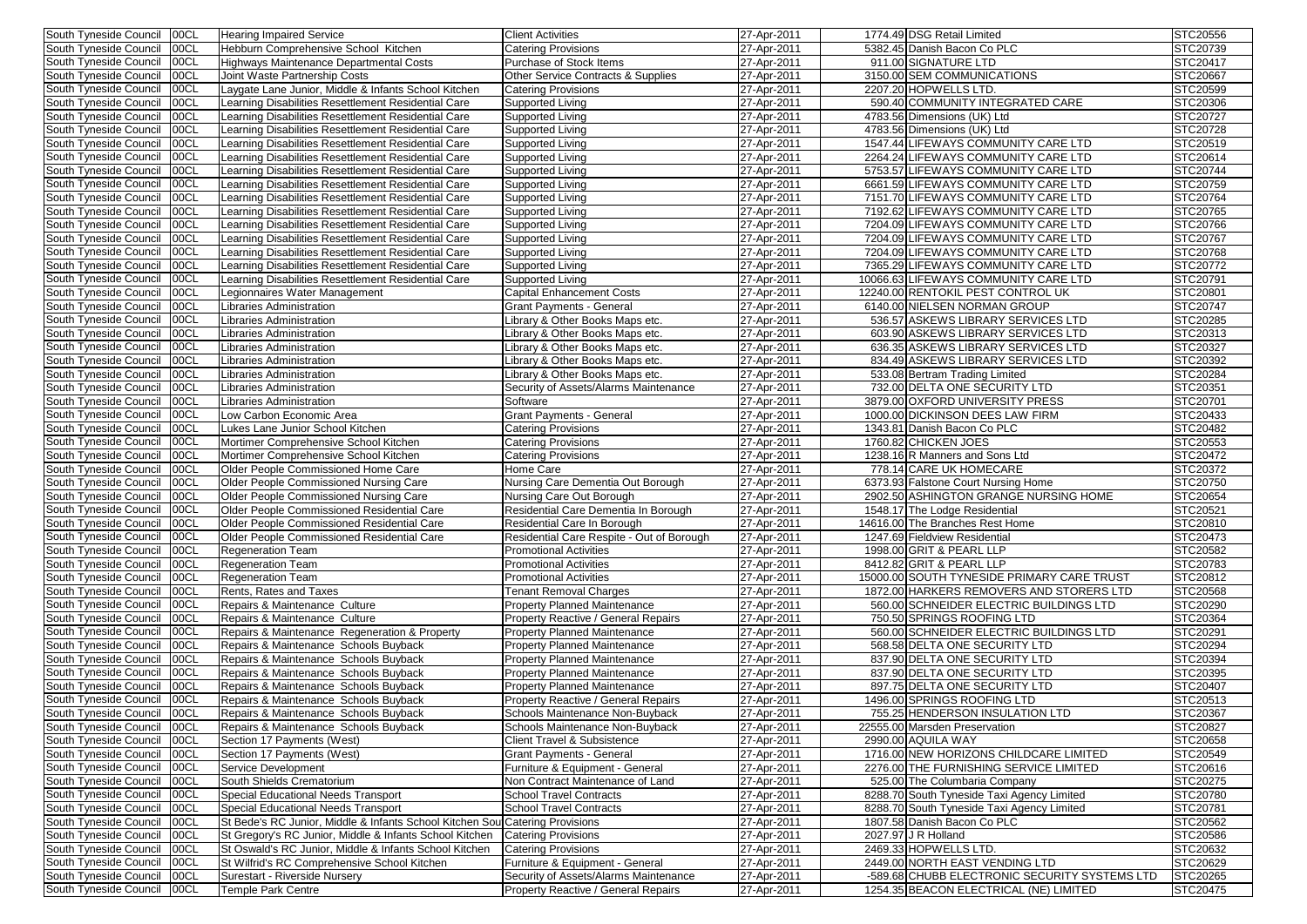| South Tyneside Council        | 00CL  | Valley View Junior, Middle & Infants School Kitchen                               | <b>Catering Provisions</b>                             | 27-Apr-2011           |              | 2056.86 J R Holland                                | STC20590        |
|-------------------------------|-------|-----------------------------------------------------------------------------------|--------------------------------------------------------|-----------------------|--------------|----------------------------------------------------|-----------------|
| South Tyneside Council        | 00CL  | <b>Warm Zone South Tyneside</b>                                                   | Capital Enhancement non Council Property               | 27-Apr-2011           |              | 5434.12 KNW LIMITED                                | STC20740        |
| South Tyneside Council        | 00CL  | <b>Waste Disposal</b>                                                             | Waste Disposal Contract - Recycling                    | $\sqrt{27}$ -Apr-2011 |              | 7977.02 H W MARTIN WASTE LIMITED                   | STC20778        |
| South Tyneside Council        | 00CL  | <b>West Park Jarrow</b>                                                           | Non Routine Contracted Grounds Maintenance 27-Apr-2011 |                       |              | 615.00 WYBONE LIMITED                              | STC20315        |
| South Tyneside Council        | 00CL  | <b>Wouldhave House</b>                                                            | Property Reactive / General Repairs                    | $\sqrt{27}$ -Apr-2011 |              | 1890.00 WINDOOR SERVICES                           | STC20571        |
| South Tyneside Council        | 00CL  | <b>Youth Service General</b>                                                      | <b>Other Service Contracts &amp; Supplies</b>          | 27-Apr-2011           |              | 3770.00 SIMONSIDE YOUTH CENTRE                     | STC20699        |
| South Tyneside Council        | 00CL  | Balance Sheet Economic Regeneration Group                                         | Debtors - Pay Advances                                 | 28-Apr-2011           |              | 2017.23 REDACTED PERSONAL INFORMATION              | STC20584        |
| South Tyneside Council        | 00CL  | <b>Energy Recharges</b>                                                           | <b>Electricity Charges</b>                             | 28-Apr-2011           |              | 749.17 BRITISH GAS TRADING                         | STC20361        |
| South Tyneside Council        | 00CL  | <b>Energy Recharges</b>                                                           | <b>Electricity Charges</b>                             | 28-Apr-2011           |              | 2275.92 BRITISH GAS TRADING                        | STC20615        |
| South Tyneside Council        | 00CL  | <b>Energy Recharges</b>                                                           | <b>Electricity Charges</b>                             | 28-Apr-2011           |              | 2487.09 BRITISH GAS TRADING                        | STC20634        |
| South Tyneside Council        | 00CL  | <b>Energy Recharges</b>                                                           | <b>Electricity Charges</b>                             | 28-Apr-2011           |              | 2654.12 BRITISH GAS TRADING                        | STC20639        |
| South Tyneside Council        | 00CL  | <b>Energy Recharges</b>                                                           | <b>Electricity Charges</b>                             | 28-Apr-2011           |              | 5130.13 BRITISH GAS TRADING                        | STC20736        |
| South Tyneside Council        | 00CL  | <b>Energy Recharges</b>                                                           | Electricity Charges                                    | 28-Apr-2011           |              | 5278.10 BRITISH GAS TRADING                        | STC20738        |
| South Tyneside Council        | 00CL  | <b>Energy Recharges</b>                                                           | Electricity Charges                                    | 28-Apr-2011           |              | 5723.34 BRITISH GAS TRADING                        | STC20743        |
| South Tyneside Council        | 00CL  | <b>Energy Recharges</b>                                                           | <b>Electricity Charges</b>                             | 28-Apr-2011           |              | 36498.64 BRITISH GAS TRADING                       | STC20846        |
| South Tyneside Council        | 00CL  | Fleet Management - Transport Operations                                           | Hire of Non Council Vehicles                           | 28-Apr-2011           |              | 32970.00 Driver and Vehicle Licensing Agency       | STC20843        |
| South Tyneside Council        | 00CL  | <b>Children's Services</b>                                                        | Voluntary Sector - Boarded Out Children                | 28-Apr-2011           |              | 12642.86 YOUNG FOUNDATIONS                         | STC20802        |
| South Tyneside Council        | 00CL  | <b>River Cleaning</b>                                                             | <b>River Cleaning Contract</b>                         | 28-Apr-2011           |              | 17400.00 GATESHEAD COUNCIL                         | STC20816        |
| South Tyneside Council        | 00CL  | Section 17 Payments (Assessment)                                                  | Other Statutory Fees & Charges                         | 28-Apr-2011           |              | 2225.00 Her Majesty's Courts and Tribunals Service | STC20609        |
| South Tyneside Council        | 00CL  | Section 17 Payments (Assessment)                                                  | Other Statutory Fees & Charges                         | 28-Apr-2011           |              | 2225.00 Her Majesty's Courts and Tribunals Service | STC20610        |
| South Tyneside Council        | 00CL  | South Shields Crematorium                                                         | <b>Burial &amp; Cremation Fees</b>                     | 28-Apr-2011           |              | 7064.54 WESLEY MUSIC                               | STC20762        |
| South Tyneside Council        | 00CL  | Accruals for 2010/11 Capital Schemes                                              | <b>Capital Enhancement Costs</b>                       | 28-Apr-2011           |              | 4050.40 BARCLAY ROOFING LTD                        | STC20706        |
| South Tyneside Council        | 00CL  | Accruals for 2010/11 Capital Schemes                                              | <b>Capital Enhancement Costs</b>                       | 28-Apr-2011           |              | 3100.50 ORA PROPERTY SERVICES LTD                  | STC20663        |
| South Tyneside Council        | 00CL  | <b>Administration Leisure Services</b>                                            | Postage Charges                                        | 28-Apr-2011           |              | 3000.00 Neopost Limited                            | <b>STC20660</b> |
| South Tyneside Council        | 00CL  | Albert Elliott Junior, Middle & Infant School Kitchen                             | <b>Catering Provisions</b>                             | 28-Apr-2011           |              | 961.97 Rock Farm Dairy Ltd                         | STC20424        |
| South Tyneside Council        | 00CL  | Assistive Technologies                                                            | Furniture & Equipment - General                        | 28-Apr-2011           |              | 1350.00 STUART HIRST LTD                           | <b>STC20487</b> |
| South Tyneside Council        | 100CL | Balance Sheet Economic Regeneration Group                                         | <b>Creditors Child Care Salary Sacrifice</b>           | 28-Apr-2011           |              | 21938.73 RSM TENON                                 | STC20825        |
| South Tyneside Council        | 00CL  | <b>Boldon School PFI</b>                                                          | PFI Unitary Charge                                     | 28-Apr-2011           |              | 2500.00 BOLDON SCHOOL LIMITED                      | STC20636        |
| South Tyneside Council        | 00CL  | <b>CCTV Costs</b>                                                                 | Security of Assets/Alarms Maintenance                  | 28-Apr-2011           |              | 1388.40 MONITOR COMPUTER SYSTEMS LIMITED           | STC20495        |
| South Tyneside Council        | 00CL  | Children's Standards Unit                                                         | Postage Charges                                        | 28-Apr-2011           |              | 500.00 Neopost Limited                             | STC20266        |
| South Tyneside Council        | 00CL  | <b>Commissioned Fostering</b>                                                     | Voluntary Sector - Boarded Out Children                | 28-Apr-2011           |              | 694.00 Swiis (UK) Limited                          | STC20340        |
| South Tyneside Council        | 00CL  | <b>Commissioned Fostering</b>                                                     | Voluntary Sector - Boarded Out Children                | 28-Apr-2011           |              | 700.00 Swiis (UK) Limited                          | STC20344        |
| South Tyneside Council        | 00CL  | <b>Commissioned Fostering</b>                                                     | Voluntary Sector - Boarded Out Children                | 28-Apr-2011           |              | 702.00 Swiis (UK) Limited                          | STC20345        |
| South Tyneside Council        | 00CL  | <b>Commissioned Fostering</b>                                                     | Voluntary Sector - Boarded Out Children                | 28-Apr-2011           |              | 781.00 Swiis (UK) Limited                          | STC20375        |
| South Tyneside Council        | 00CL  | <b>Commissioned Fostering</b>                                                     | Voluntary Sector - Boarded Out Children                | 28-Apr-2011           |              | 820.00 Swiis (UK) Limited                          | STC20385        |
| South Tyneside Council        | 00CL  | <b>Commissioned Fostering</b>                                                     | Voluntary Sector - Boarded Out Children                | 28-Apr-2011           |              | 893.00 Swiis (UK) Limited                          | STC20405        |
| South Tyneside Council 00CL   |       | Commissioned Fostering                                                            | Voluntary Sector - Boarded Out Children                | 28-Apr-2011           |              | 901.00 Swiis (UK) Limited                          | STC20412        |
| South Tyneside Council   00CL |       | <b>Commissioned Fostering</b>                                                     | Voluntary Sector - Boarded Out Children                | 28-Apr-2011           |              | 901.00 Swiis (UK) Limited                          | STC20413        |
| South Tyneside Council   00CL |       | Commissioned Fostering                                                            | Voluntary Sector - Boarded Out Children                | 28-Apr-2011           |              | 901.00 Swiis (UK) Limited                          | STC20414        |
| South Tyneside Council        | 00CL  | <b>Commissioned Fostering</b>                                                     | Voluntary Sector - Boarded Out Children                | 28-Apr-2011           |              | 901.00 Swiis (UK) Limited                          | STC20415        |
| South Tyneside Council        | 00CL  | <b>Commissioned Fostering</b>                                                     | Voluntary Sector - Boarded Out Children                | 28-Apr-2011           |              | 1000.00 Swiis (UK) Limited                         | STC20435        |
| South Tyneside Council        | 00CL  | <b>Commissioned Fostering</b>                                                     | Voluntary Sector - Boarded Out Children                | 28-Apr-2011           |              | 1091.00 Swiis (UK) Limited                         | STC20455        |
| South Tyneside Council        | 00CL  | <b>Commissioned Fostering</b>                                                     | Voluntary Sector - Boarded Out Children                | 28-Apr-2011           |              | 1091.00 Swiis (UK) Limited                         | STC20456        |
| South Tyneside Council        | 00CL  | <b>Commissioned Fostering</b>                                                     | Voluntary Sector - Boarded Out Children                | 28-Apr-2011           |              | 1369.00 Swiis (UK) Limited                         | STC20493        |
| South Tyneside Council        | 00CL  | <b>Community Equipment Service</b>                                                | Purchase of Stock Items                                | 28-Apr-2011           |              | 900.00 CARE-ABILITY                                | STC20410        |
| South Tyneside Council        | 00CL  | <b>Community Equipment Service</b>                                                | Purchase of Stock Items                                | 28-Apr-2011           |              | 1954.44 NOTTINGHAM REHAB SUPPLIES                  | STC20575        |
| South Tyneside Council        | 00CL  | <b>Connolly House</b>                                                             | <b>Gas Charges</b>                                     | 28-Apr-2011           |              | 2456.60 BRITISH GAS                                | STC20630        |
| South Tyneside Council        | 00CL  | Continuing Education Services Pressure Nursing Alternatil Purchase of Stock Items |                                                        | 28-Apr-2011           |              | 4320.40 ARJO MED AB LIMITED                        | STC20718        |
| South Tyneside Council        | 00CL  | <b>Converting Warden Flats</b>                                                    | <b>Property Planned Maintenance</b>                    | 28-Apr-2011           |              | 1320.00 SPECIALIST ALARM SERVICES LTD              | STC20479        |
| South Tyneside Council        | 00CL  | Design and Print Team                                                             | <b>External Printing Contractors</b>                   | 28-Apr-2011           |              | 589.09 Antalis McNaughton Limited                  | STC20305        |
| South Tyneside Council        | 00CL  | Design and Print Team                                                             | <b>External Printing Contractors</b>                   | 28-Apr-2011           |              | 6258.00 JOHNSTON PUBLISHING (NORTH)                | STC20749        |
| South Tyneside Council        | 00CL  | Design and Print Team                                                             | <b>External Printing Contractors</b>                   | 28-Apr-2011           |              | 505.00 POTTS PRINTERS LTD                          | STC20267        |
| South Tyneside Council        | 00CL  | Design and Print Team                                                             | <b>External Printing Contractors</b>                   | 28-Apr-2011           |              | 4496.00 POTTS PRINTERS LTD                         | STC20722        |
| South Tyneside Council        | 00CL  | Design and Print Team                                                             | <b>Printing &amp; Stationery Consumables</b>           | 28-Apr-2011           |              | 531.06 PRINTAPLY                                   | STC20281        |
| South Tyneside Council        | 00CL  | Engineering Works Contracted Highways                                             | <b>Traded Services Subcontractors</b>                  | 28-Apr-2011           |              | 3540.01 VIRGIN MEDIA LTD                           | STC20683        |
| South Tyneside Council        | 00CL  | <b>Factory Units</b>                                                              | Property Reactive / General Repairs                    | 28-Apr-2011           |              | 3900.20 DTZ DEBENHAM TIE LEUNG CLIENTS NO 1 A/C    | STC20703        |
| South Tyneside Council        | 00CL  | Further Education 16-18 Apprenticeships                                           | Grant Payments - General                               | 28-Apr-2011           |              | 4878.28 CARILLION CONSTRUCTION LIMITED             | STC20730        |
| South Tyneside Council        | 00CL  | <b>Hebburn Town Centre Regeneration</b>                                           | Capital Advisors & Consultants Fees                    | 28-Apr-2011           |              | 550.00 MICHAEL JAMES LEE ASSOCIATES                | STC20289        |
| South Tyneside Council        | 00CL  | Jarrow Cross School Kitchen                                                       | Catering Provisions                                    | 28-Apr-2011           |              | 528.86 Rock Farm Dairy Ltd                         | STC20278        |
| South Tyneside Council        | 00CL  | Learning Disabilities Commissioned Nursing Care                                   | Nursing Care Out Borough                               | 28-Apr-2011           | 6696.40 CHAD |                                                    | STC20760        |
| South Tyneside Council        | 100CL | Learning Disabilities Commissioned Nursing Care                                   | Nursing Care Out Borough                               | 28-Apr-2011           |              | 23280.00 SELF LTD                                  | STC20828        |
| South Tyneside Council        | 00CL  | earning Disabilities Commissioned Nursing Care                                    | Nursing Care Out Borough                               | 28-Apr-2011           |              | 3366.08 The Hospitaller Order of St John of God    | STC20681        |
| South Tyneside Council        | 00CL  | Learning Disabilities Commissioned Residential Care                               | Residential Care In Borough                            | 28-Apr-2011           |              | 11552.60 Potensial Limited                         | <b>STC20798</b> |
| South Tyneside Council   00CL |       | Learning Disabilities Commissioned Residential Care                               | Residential Care In Borough                            | 28-Apr-2011           |              | 13670.80 Potensial Limited                         | STC20806        |